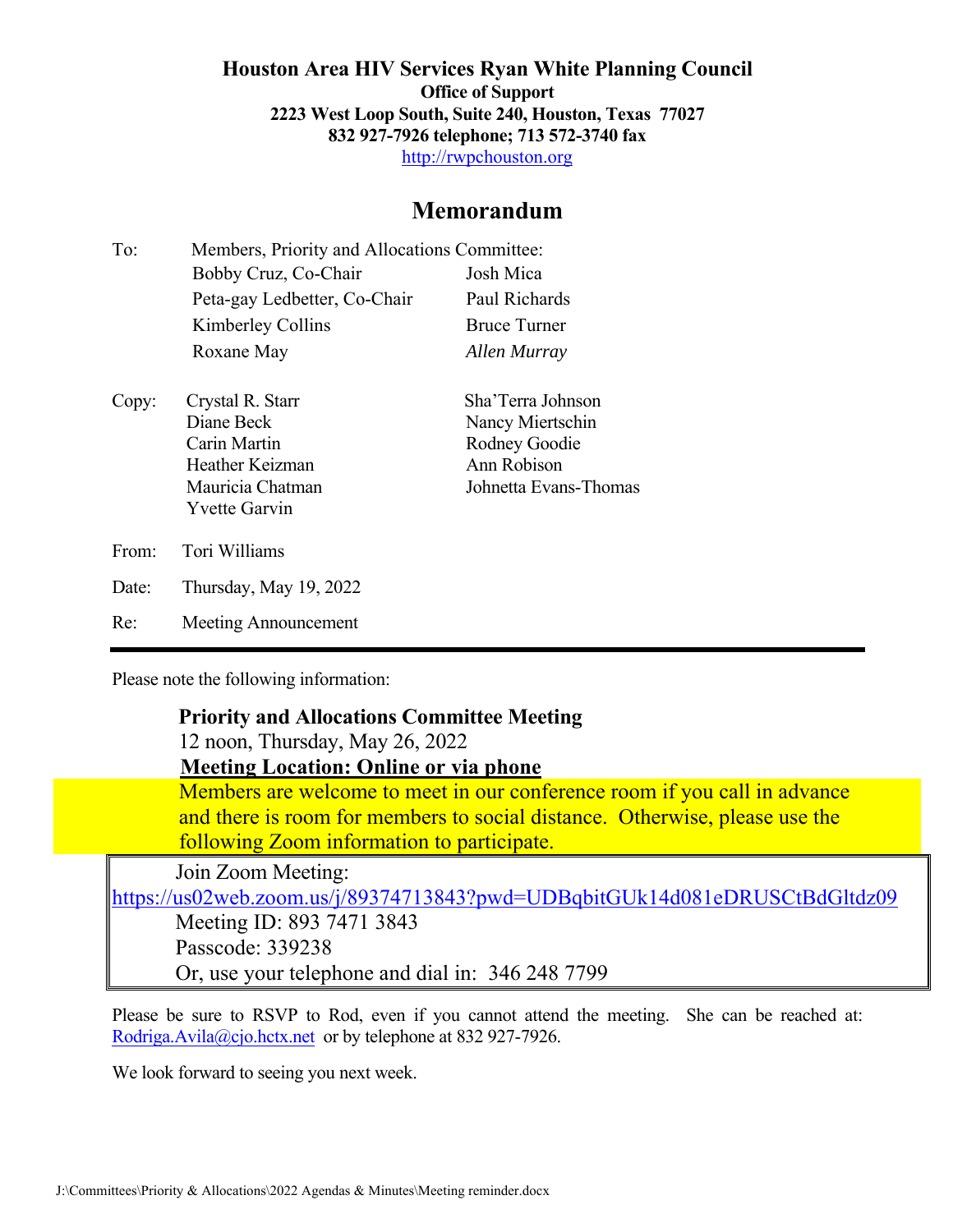## **Houston Area HIV Services Ryan White Planning Council**

**Priority & Allocations Committee Meeting** 

12 noon, Thursday, May 26, 2022

Join the Zoom meeting at: https://us02web.zoom.us/j/89374713843?pwd=UDBqbitGUk14d081eDRUSCtBdGltdz09 Meeting ID: 893 7471 3843 Passcode: 339238 Or call in at: 346 248-7799

## **AGENDA**

| Ι.   | Call to Order<br>A. Moment of Reflection<br>B. Approval of Agenda<br>C. Approval of Minutes<br>D. See updated ADAP Report dated May 3, 2022<br>E. Determine June Meeting Dates – See attached calendar<br>1) Special Meetings: June $6 - 17$ , 2022<br>2) June Committee Meeting: 12 noon, Thurs. June 23, 2022                                                                                                                                                                                                                                                                                                                                                                                                                                                                                                                                                                                                                                                                                                                                                                                                                                                                              | Bobby Cruz and<br>Peta-gay Ledbetter, Co-Chairs<br>Tori Williams |
|------|----------------------------------------------------------------------------------------------------------------------------------------------------------------------------------------------------------------------------------------------------------------------------------------------------------------------------------------------------------------------------------------------------------------------------------------------------------------------------------------------------------------------------------------------------------------------------------------------------------------------------------------------------------------------------------------------------------------------------------------------------------------------------------------------------------------------------------------------------------------------------------------------------------------------------------------------------------------------------------------------------------------------------------------------------------------------------------------------------------------------------------------------------------------------------------------------|------------------------------------------------------------------|
|      | 3) Record Public Hearing:                                                                                                                                                                                                                                                                                                                                                                                                                                                                                                                                                                                                                                                                                                                                                                                                                                                                                                                                                                                                                                                                                                                                                                    |                                                                  |
| II.  | <b>Public Comment</b><br>(NOTE: If you wish to speak during the Public Comment portion of the meeting, please sign up on the clipboard at the<br>front of the room. No one is required to give his or her name or HIV status. When signing in, guests are not required<br>to provide their correct or complete names. All meetings are audio taped by the Office of Support for use in creating<br>the meeting minutes. The audiotape and the minutes are public record. If you state your name or HIV status it will be on<br>public record. If you would like your health status known, but do not wish to state your name, you can simply say: "I am<br>a person living with HIV", before stating your opinion. If you represent an organization, please state that you are<br>representing an agency and give the name of the organization. If you work for an organization, but are representing your<br>self, please state that you are attending as an individual and not as an agency representative. Individuals can also submit<br>written comments to a member of the staff who would be happy to read the comments on behalf of the individual at this<br>point in the meeting.) |                                                                  |
| III. | Reports from the Ryan White Grant Recipient Part A/MAI<br>A. Review Reports<br>B. Update on FY 2021-22 Grants                                                                                                                                                                                                                                                                                                                                                                                                                                                                                                                                                                                                                                                                                                                                                                                                                                                                                                                                                                                                                                                                                | Carin Martin                                                     |
| IV.  | Reports from the Grant Recipient, Ryan White Part B & SS<br>A. Review Reports<br>B. Update on FY 2021-22 Grants                                                                                                                                                                                                                                                                                                                                                                                                                                                                                                                                                                                                                                                                                                                                                                                                                                                                                                                                                                                                                                                                              | Sha'Terra Johnson                                                |
| V.   | Training: Houston EMA Priority Setting Process                                                                                                                                                                                                                                                                                                                                                                                                                                                                                                                                                                                                                                                                                                                                                                                                                                                                                                                                                                                                                                                                                                                                               | Peta-gay Ledbetter                                               |
| VI.  | <b>Priority Setting Process</b><br>A. Review the policy for setting priorities<br>B. Determine FY 2023 Service Priorities<br>1) Review 2020 Needs Assessment Data – see enclosed email<br>2) Public Comment – must be directly related to either the<br>midpoints or the numerical ranking of a particular service<br>3) Vote on the FY 2023 service priorities                                                                                                                                                                                                                                                                                                                                                                                                                                                                                                                                                                                                                                                                                                                                                                                                                              |                                                                  |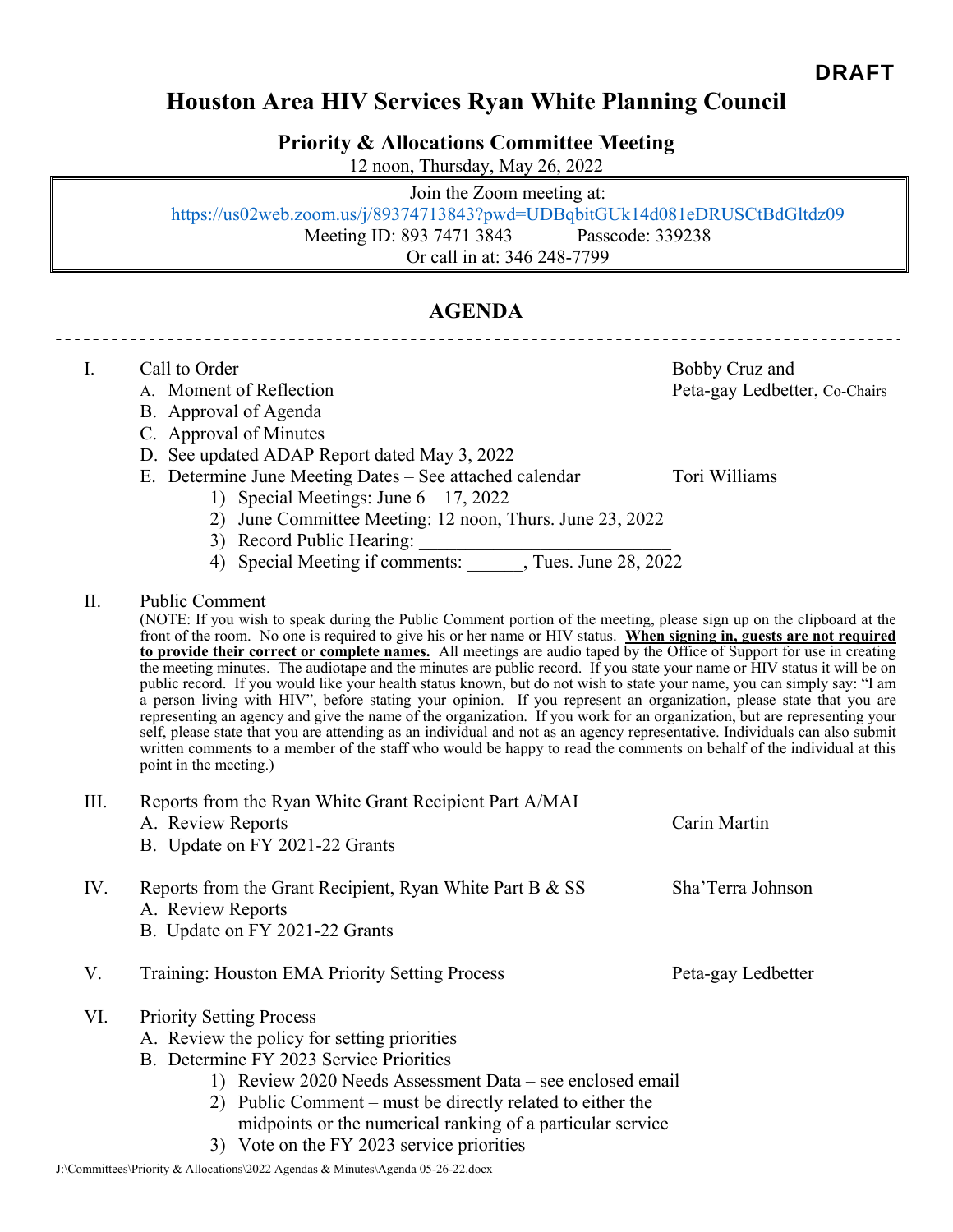## DRAFT

- VII. New Business A. Quarterly Committee Report
- VIII. Announcements
- IX. Adjourn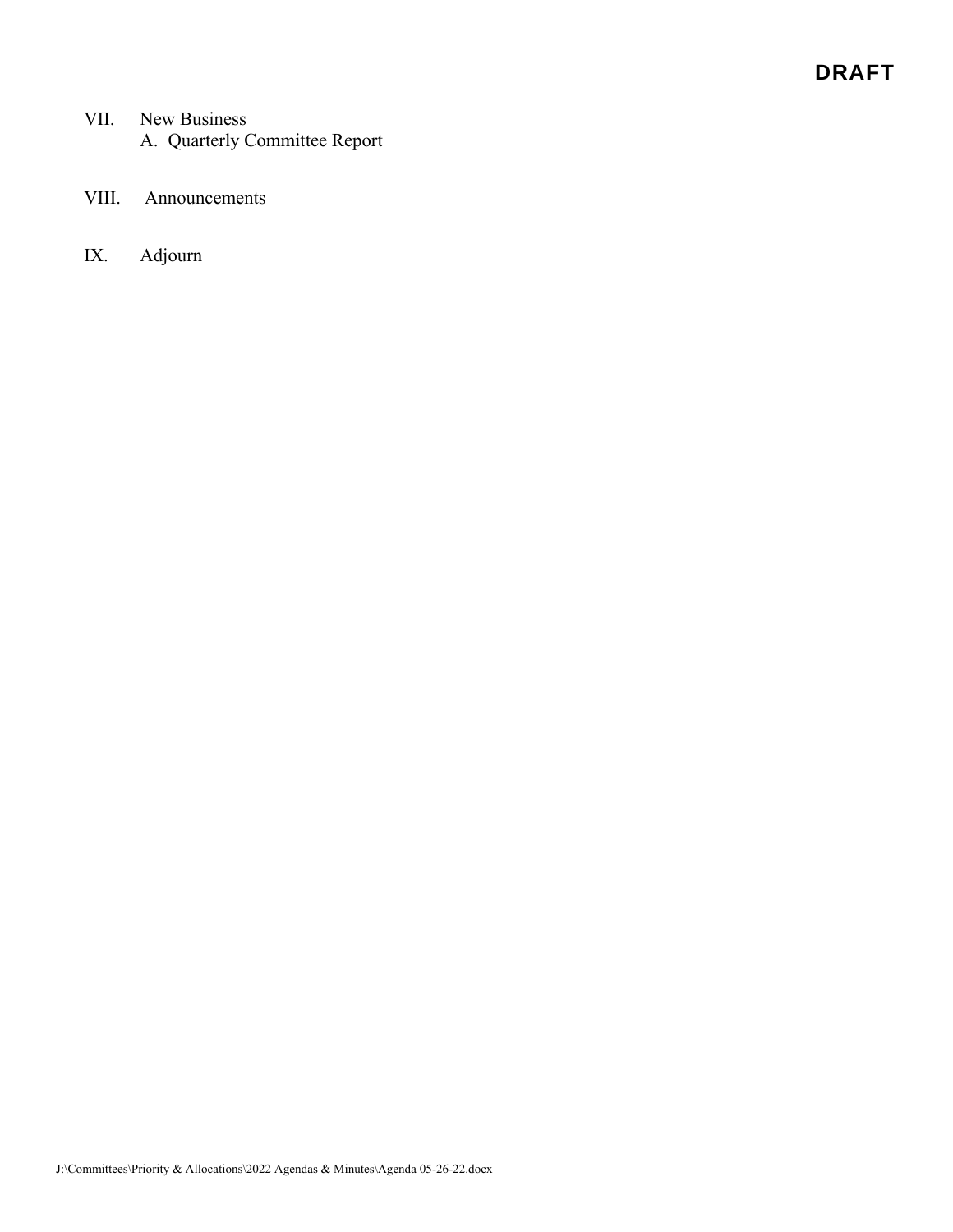## **FY 2023 How to Best Meet the Need Training – Updated May 3, 2022**

## **ADAP updates**

## **HRSA PCN 21-02**

There is no news on eliminating the current six-month self-attestation requirement for ADAP. THMP estimates it could cost as much as **\$17m** per year to move to annual recertifications consistent with the new eligibility guidance.

**(NEW)** Part B Care Services may seek approval from Department leadership to eliminate the six-month self-attestation for care services only to align with Part A programs that have done so. If so, this would be separate from what ADAP may do.

## **Health Insurance**

There will be **no expansion** of Health Insurance purchasing (per Imelda, "downtown" doesn't want to even hear insurance expansion discussed).

## **Spenddown**

The existing Spenddown policy continues at least through 10/31/22. The Standard Deduction – the spenddown replacement – is on track. By the end of August, DSHS will publish the standard deduction dollar amount with a 60-day comment period.

## **90-day Refills**

Currently not on the table.

## **CABENUVA Injectable**

No movement on adding Cabenuva – THMP cites concerns over long term costs.

## **Budget**

Shortfalls are possible in State fiscal year 2024 and 2025.

## **Take Charge Texas (TCT)**

For THMP, DSHS states they are "hoping for improvements by late May."

## **Local concern**

The Council may anticipate continued need for Emergency Financial Assistance (EFA) funding to cover medications while clients await processing of new applications, sixmonth attestations and annual recertifications. THMP said they are adding contract staff to help address this issue.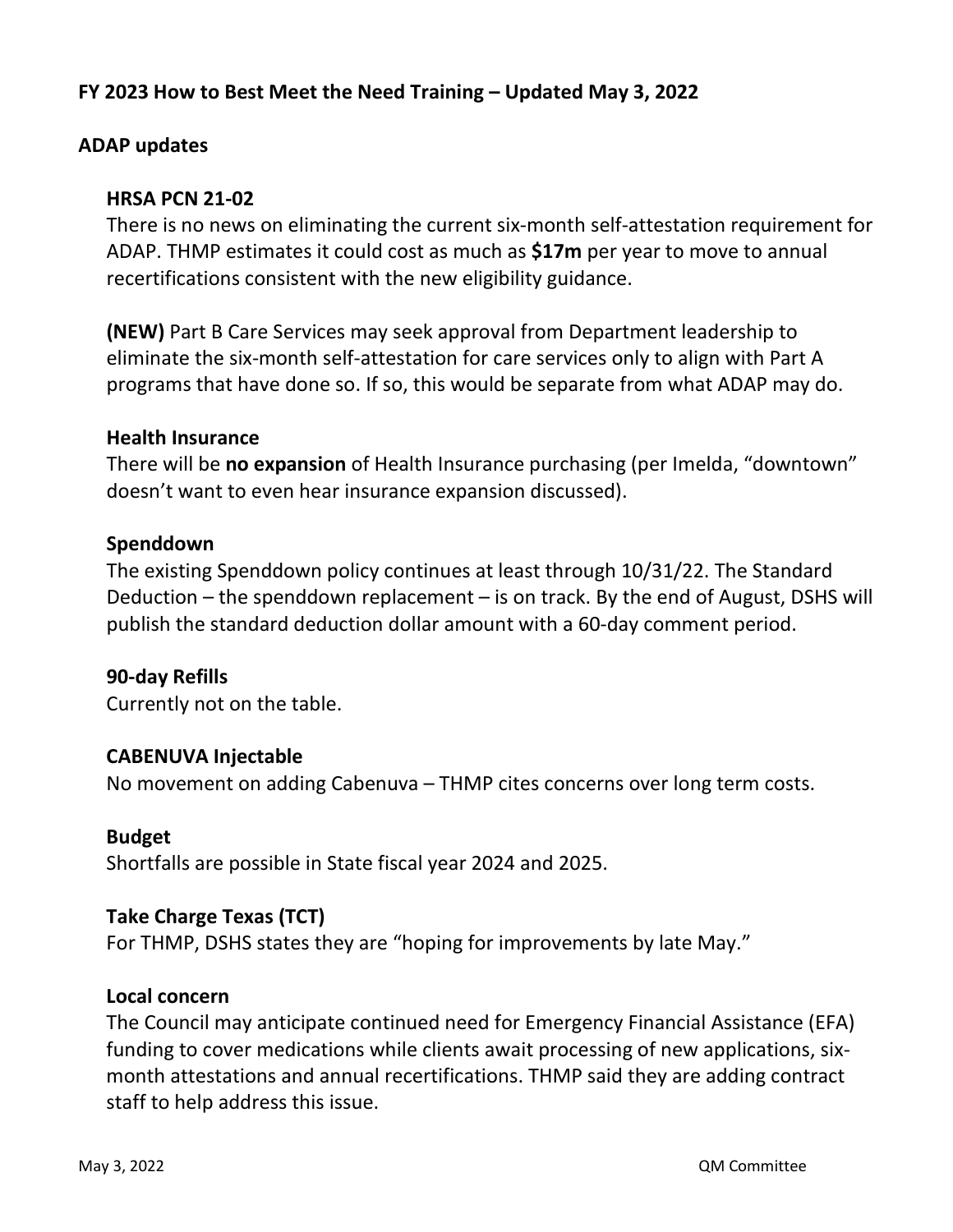| <b>UPDATED:</b>                                                                                      | <b>Sun</b>                                                      | <b>Mon</b>                                      | Tue                                                                    | <b>Wed</b>                                                   | <b>Thu</b>                                                        | Fri | <b>Sat</b>                                        |
|------------------------------------------------------------------------------------------------------|-----------------------------------------------------------------|-------------------------------------------------|------------------------------------------------------------------------|--------------------------------------------------------------|-------------------------------------------------------------------|-----|---------------------------------------------------|
| 02/14/22<br>All meetings subject to<br>change. Please call in<br>advance to confirm:<br>832 927-7926 |                                                                 |                                                 |                                                                        |                                                              | $\mathbf{\mathcal{D}}$<br>12noon<br><b>Steering Committee</b>     | 3   | 4                                                 |
| <b>Unless otherwise</b><br>noted, all meetings<br>will be held via<br>Zoom                           | 5<br>Nat'l HIV<br>Long-Term<br>Survivor<br><b>Awareness Day</b> | 6                                               |                                                                        | 8<br>Nat'l Caribbean<br>American HIV<br><b>Awareness Day</b> | 9<br>12noon<br>Planning Council<br>2:00 p.m.<br>Comp HIV Planning | 10  | 11                                                |
|                                                                                                      | 12                                                              | 13                                              | 14<br>$11:00$ a.m.<br>Operations<br>$2:00$ p.m.<br>Quality Improvement | 15                                                           | 16                                                                | 17  | 18<br>National<br>HIV & Aging<br>Awareness<br>Day |
| <u>ය</u><br>$\blacksquare$                                                                           | 19                                                              | 20<br><b>Juneteenth</b><br><b>Office Closed</b> | 21                                                                     | 22<br>9:30 a.m.<br><b>SIRR Meeting</b>                       | 23<br>12 noon<br>Priority & Allocations                           | 24  | 25                                                |
|                                                                                                      | 26                                                              | 27<br><b>National HIV Testing</b><br>Day        | 28                                                                     | 29                                                           | 30                                                                |     |                                                   |
| 2022                                                                                                 |                                                                 | 7:00 p.m.<br>Public Hearing                     |                                                                        |                                                              |                                                                   |     |                                                   |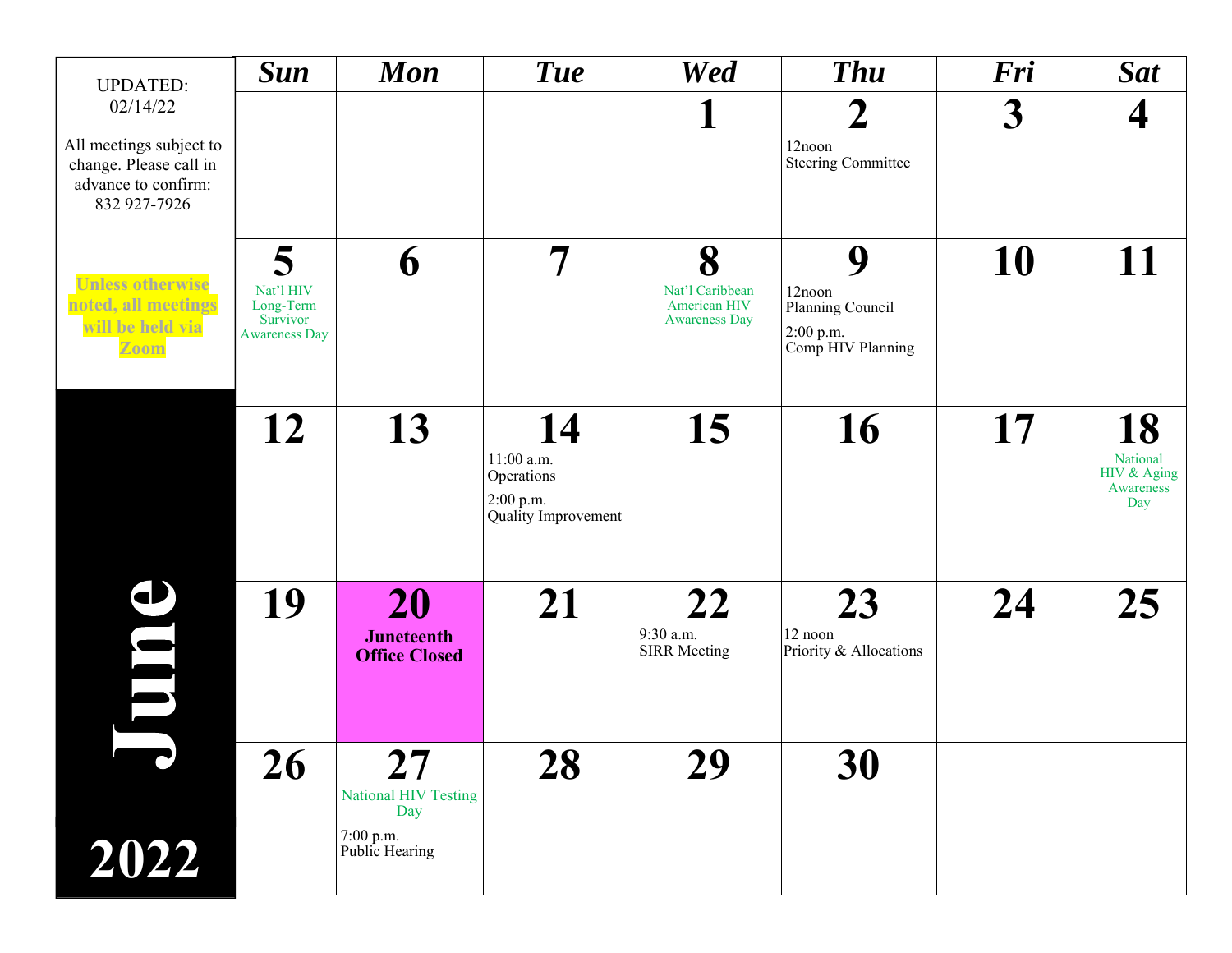#### Prepared by: Ryan White Grant Administration **FY 2021 Ryan White Part A and MAI Service Utilization Report**

|                 |                                                                             |                |                                                            |             |                     |          | RW PART A SUR-3rd Quarter (3/1-11/30) |                         |                                      |                 |          |           |           |            |           |         |         |         |
|-----------------|-----------------------------------------------------------------------------|----------------|------------------------------------------------------------|-------------|---------------------|----------|---------------------------------------|-------------------------|--------------------------------------|-----------------|----------|-----------|-----------|------------|-----------|---------|---------|---------|
| <b>Priority</b> | <b>Service Category</b>                                                     | Goal           | <b>Unduplicated</b><br><b>Clients Served</b><br><b>YTD</b> | <b>Male</b> | <b>Female Trans</b> | gender   | AA<br>(non-<br>Hispanic)              | White<br>(non-Hispanic) | <b>Other</b><br>$(non-$<br>Hispanic) | <b>Hispanic</b> | $0 - 12$ | $13 - 19$ | $20 - 24$ | 25-34      | $35 - 44$ | 45-49   | 50-64   | 65 plus |
| $\mathbf{1}$    | <b>Outpatient/Ambulatory Primary Care (excluding Vision)</b>                | 6,467          | 7,274                                                      | 75%         | 23%                 | 2%       | 46%                                   | 13%                     | 3%                                   | 39%             | 0%       | 0%        | 4%        | 28%        | 27%       | 12%     | 26%     | 2%      |
| 1.a             | Primary Care - Public Clinic (a)                                            | 2,350          | 2,455                                                      | 72%         | 27%                 | 1%       | 44%                                   | 9%                      | 2%                                   | 45%             | 0%       | 0%        | 3%        | 16%        | 26%       | 14%     | 37%     | 4%      |
| 1.b             | Primary Care - CBO Targeted to AA (a)                                       | 1,060          | 2,042                                                      | 69%         | 28%                 | 3%       | 99%                                   | 0%                      | 1%                                   | 0%              | 0%       | 0%        | 6%        | 38%        | 28%       | 10%     | 16%     | 1%      |
| 1.c             | Primary Care - CBO Targeted to Hispanic (a)                                 | 960            | 1,607                                                      | 81%         | 15%                 | 4%       | $0\%$                                 | $0\%$                   | 0%                                   | 100%            | 0%       | 0%        | 6%        | 31%        | 30%       | 12%     | 20%     | 1%      |
| 1.d             | Primary Care - CBO Targeted to White and/or MSM (a)                         | 690            | 703                                                        | 88%         | 11%                 | 1%       | 0%                                    | 85%                     | 15%                                  | 0%              | 0%       | 0%        | 3%        | 24%        | 26%       | 11%     | 33%     | 2%      |
| 1.e             | Primary Care - CBO Targeted to Rural (a)                                    | 400            | 654                                                        | 69%         | 30%                 | 1%       | 48%                                   | 22%                     | 2%                                   | 29%             | 0%       | 0%        | 3%        | 31%        | 28%       | 11%     | 25%     | 2%      |
| 1.f             | Primary Care - Women at Public Clinic (a)                                   | 1,000          | 661                                                        | 0%          | 99%                 | 1%       | 53%                                   | 5%                      | 2%                                   | 40%             | 0%       | 0%        | 1%        | 11%        | 26%       | 18%     | 39%     | 5%      |
| 1.q             | Primary Care - Pediatric (a)                                                |                | 6                                                          | 83%         | 17%                 | 0%       | 50%                                   | 0%                      | 0%                                   | 50%             | 17%      | 67%       | 17%       | 0%         | 0%        | 0%      | 0%      | 0%      |
| 1.h             | Vision                                                                      | 1,600          | 2,240                                                      | 73%         | 25%                 | 2%       | 48%                                   | 12%                     | 3%                                   | 37%             | 0%       | 0%        | 4%        | 25%        | 24%       | 13%     | 29%     | 5%      |
| $\mathbf{2}$    | Medical Case Management (f)                                                 | 3,075          | 4,462                                                      |             |                     |          |                                       |                         |                                      |                 |          |           |           |            |           |         |         |         |
| 2.a             | <b>Clinical Case Management</b>                                             | 600            | 747                                                        | 73%         | 24%                 | 3%       | 57%                                   | 12%                     | 1%                                   | 30%             | 0%       | 0%        | 4%        | 23%        | 27%       | 12%     | 29%     | 5%      |
| 2.b             | Med CM - Targeted to Public Clinic (a)                                      | 280            | 495                                                        | 91%         | 6%                  | 2%       | 54%                                   | 12%                     | 2%                                   | 33%             | 0%       | 1%        | 2%        | 26%        | 23%       | 10%     | 33%     | 5%      |
| 2.c             | Med CM - Targeted to AA (a)                                                 | 550            | 1,321                                                      | 68%         | 29%                 | 3%       | 98%                                   | 0%                      | 2%                                   | 0%              | 0%       | 1%        | 6%        | 31%        | 26%       | 11%     | 23%     | 3%      |
| 2.d             | Med CM - Targeted to H/L(a)                                                 | 550            | 706                                                        | 79%         | 16%                 | 5%       | 0%                                    | $0\%$                   | 0%                                   | 100%            | 0%       | 0%        | 6%        | 27%        | 30%       | 12%     | 22%     | 2%      |
| 2.e             | Med CM - Targeted to White and/or MSM (a)                                   | 260            | 372                                                        | 84%         | 14%                 | 2%       | 0%                                    | 88%                     | 12%                                  | 0%              | 0%       | 0%        | 3%        | 23%        | 22%       | 7%      | 37%     | 7%      |
| 2.f             | Med CM - Targeted to Rural (a)                                              | 150            | 397                                                        | 66%         | 33%                 | 1%       | 47%                                   | 30%                     | 2%                                   | 21%             | 0%       | 0%        | 2%        | 25%        | 25%       | 10%     | 31%     | 7%      |
| 2.q             | Med CM - Targeted to Women at Public Clinic (a)                             | 240            | 234                                                        | 0%          | 100%                | $0\%$    | 73%                                   | 7%                      | 2%                                   | 18%             | 0%       | 0%        | 2%        | 21%        | 33%       | 12%     | 29%     | 5%      |
| 2.h             | Med CM - Targeted to Pedi (a)                                               | 125            | $\Omega$                                                   | #DIV/0!     | #DIV/0!             | #DIV/0!  | #DIV/0!                               | #DIV/0!                 | #DIV/0!                              | #DIV/0!         | #DIV/0!  | #DIV/0!   | #DIV/0!   | #DIV/0!    | #DIV/0!   | #DIV/0! | #DIV/0! | #DIV/0! |
| 2.i             | Med CM - Targeted to Veterans                                               | 200            | 176                                                        | 95%         | 5%                  | 0%       | 71%                                   | 20%                     | 1%                                   | 8%              | 0%       | 0%        | 0%        | 0%         | 4%        | 3%      | 51%     | 42%     |
| 2.i             | Med CM - Targeted to Youth                                                  | 120            | 14                                                         | 86%         | 7%                  | 7%       | 71%                                   | 0%                      | 0%                                   | 29%             | 0%       | 21%       | 79%       | 0%         | 0%        | 0%      | 0%      | 0%      |
| $\mathbf{3}$    | Local Drug Reimbursement Program (a)                                        | 2.845          | 4,490                                                      | 73%         | 23%                 | 4%       | 47%                                   | 13%                     | 2%                                   | 38%             | 0%       | 0%        | 4%        | 28%        | 28%       | 13%     | 26%     | 2%      |
| 4               | <b>Oral Health</b>                                                          | 200            | 331                                                        | 69%         | 30%                 | 1%       | 48%                                   | 25%                     | 1%                                   | 27%             | 0%       | 0%        | 2%        | 24%        | 24%       | 14%     | 31%     | 5%      |
| 4.a             | Oral Health - Untargeted (d)                                                | <b>NA</b>      | <b>NA</b>                                                  |             |                     |          |                                       |                         |                                      |                 |          |           |           |            |           |         |         |         |
| 4.b             | Oral Health - Rural Target                                                  | 200            | $\overline{331}$                                           | 69%         | 30%                 | 1%       | 48%                                   | 25%                     | 1%                                   | 27%             | 0%       | 0%        | 2%        | 24%        | 24%       | 14%     | 31%     | 5%      |
| 5               | Mental Health Services (d)                                                  | <b>NA</b>      | <b>NA</b>                                                  |             |                     |          |                                       |                         |                                      |                 |          |           |           |            |           |         |         |         |
| 6               | <b>Health Insurance</b>                                                     | 1,700          | 1,380                                                      | 80%         | 18%                 | 1%       | 43%                                   | 27%                     | 2%                                   | 28%             | $0\%$    | 0%        | $1\%$     | 14%        | 17%       | 11%     | 43%     | 14%     |
| $\overline{7}$  | Home and Community Based Services (d)                                       | <b>NA</b>      | <b>NA</b>                                                  |             |                     |          |                                       |                         |                                      |                 |          |           |           |            |           |         |         |         |
| 8               | <b>Substance Abuse Treatment - Outpatient</b>                               | 40             | $\overline{21}$                                            | 86%         | 5%                  | 10%      | 33%                                   | 43%                     | $\overline{0\%}$                     | 24%             | 0%       | 0%        | 0%        | 29%        | 38%       | 14%     | 19%     | 0%      |
| 9               | <b>Early Medical Intervention Services (d)</b>                              | <b>NA</b>      | <b>NA</b>                                                  |             |                     |          |                                       |                         |                                      |                 |          |           |           |            |           |         |         |         |
| 10              | Medical Nutritional Therapy/Nutritional Supplements                         | 650            | 505                                                        | 75%         | 24%                 | 1%       | 40%                                   | 19%                     | 4%                                   | 37%             | 0%       | 0%        | 1%        | 11%        | 17%       | 10%     | 48%     | 13%     |
| 11              | <b>Hospice Services (d)</b>                                                 | <b>NA</b>      | <b>NA</b>                                                  |             |                     |          |                                       |                         |                                      |                 |          |           |           |            |           |         |         |         |
| 12              | <b>Outreach</b>                                                             | 700            | 880                                                        | 74%         | 22%                 | 4%       | 56%                                   | 13%                     | 1%                                   | 30%             | 0%       | 1%        | 5%        | 34%        | 26%       | 11%     | 22%     | 2%      |
| 13              | <b>Non-Medical Case Management</b>                                          | 7.045          | 6,155                                                      |             |                     |          |                                       |                         |                                      |                 |          |           |           |            |           |         |         |         |
| 13.a            | Service Linkage Targeted to Youth                                           | 320            | 149                                                        | 79%         | 19%                 | 1%       | 55%                                   | 6%                      | 1%                                   | 38%             | 0%       | 19%       | 81%       | 0%         | 0%        | 0%      | 0%      | 0%      |
| 13.b            | Service Linkage at Testing Sites                                            | 260            | 79                                                         | 76%         | 22%                 | 3%       | 52%                                   | 4%                      | 1%                                   | 43%<br>35%      | 0%       | 0%        | 0%        | 61%        | 22%       | 3%      | 14%     | 1%      |
| 13.c            | Service Linkage at Public Clinic Primary Care Program (a)                   | 3,700          | 2,849                                                      | 68%         | 31%<br>23%          | 1%<br>3% | 54%                                   | 10%                     | 2%<br>2%                             | 32%             | 0%       | 0%        | 0%<br>5%  | 18%<br>28% | 24%       | 12%     | 39%     | 7%      |
| 13.d            | Service Linkage at CBO Primary Care Programs (a)                            | 2,765          | 3,078                                                      | 74%         |                     |          | 53%                                   | 13%                     |                                      |                 | 1%       | 1%        |           |            | 24%       | 10%     | 27%     | 3%      |
| 14              | Transportation                                                              | 2,850          | 1,900<br>606                                               |             | 29%                 |          | 57%                                   |                         | 1%                                   | 33%             |          |           |           | 27%        | 26%       |         | 27%     |         |
| 14.a            | Transportation Services - Urban                                             | 170            |                                                            | 70%         |                     | 1%       |                                       | 9%                      |                                      |                 | 0%       | 0%        | 3%        |            |           | 11%     |         | 5%      |
| 14.b<br>14.c    | <b>Transportation Services - Rural</b>                                      | 130<br>2,550   | 216<br>1,078                                               | 67%         | 32%                 | 1%       | 31%                                   | 34%                     | 1%                                   | 33%             | 0%       | 0%        | 4%        | 17%        | 25%       | 15%     | 32%     | 7%      |
| 15              | <b>Transportation vouchering</b>                                            | <b>NA</b>      | <b>NA</b>                                                  |             |                     |          |                                       |                         |                                      |                 |          |           |           |            |           |         |         |         |
| 16              | <b>Linguistic Services (d)</b><br><b>Emergency Financial Assistance (e)</b> | <b>NA</b>      | 763                                                        | 71%         | 26%                 | 3%       | 56%                                   | 9%                      | 1%                                   | 34%             | 0%       | 0%        | 3%        | 26%        | 25%       | 12%     | 30%     | 3%      |
| 17              | Referral for Health Care - Non Core Service (d)                             | N <sub>A</sub> | <b>NA</b>                                                  |             |                     |          |                                       |                         |                                      |                 |          |           |           |            |           |         |         |         |
|                 | Net unduplicated clients served - all categories                            | 12,941         | 12,739                                                     | 73%         | 24%                 | 2%       | 50%                                   | 14%                     | 2%                                   | 34%             | 0%       | 1%        | 4%        | 24%        | 24%       | 11%     | 30%     | 5%      |
|                 | Living AIDS cases + estimated Living HIV non-AIDS (from FY19 App) (b)       | <b>NA</b>      | 28.225                                                     | 60%         | 21%                 |          | 39%                                   | 18%                     | 3%                                   | 20%             | 0%       | 5%        |           | 15%        | 22%       | 25%     |         | 15%     |
|                 |                                                                             |                |                                                            |             |                     |          |                                       |                         |                                      |                 |          |           |           |            |           |         |         |         |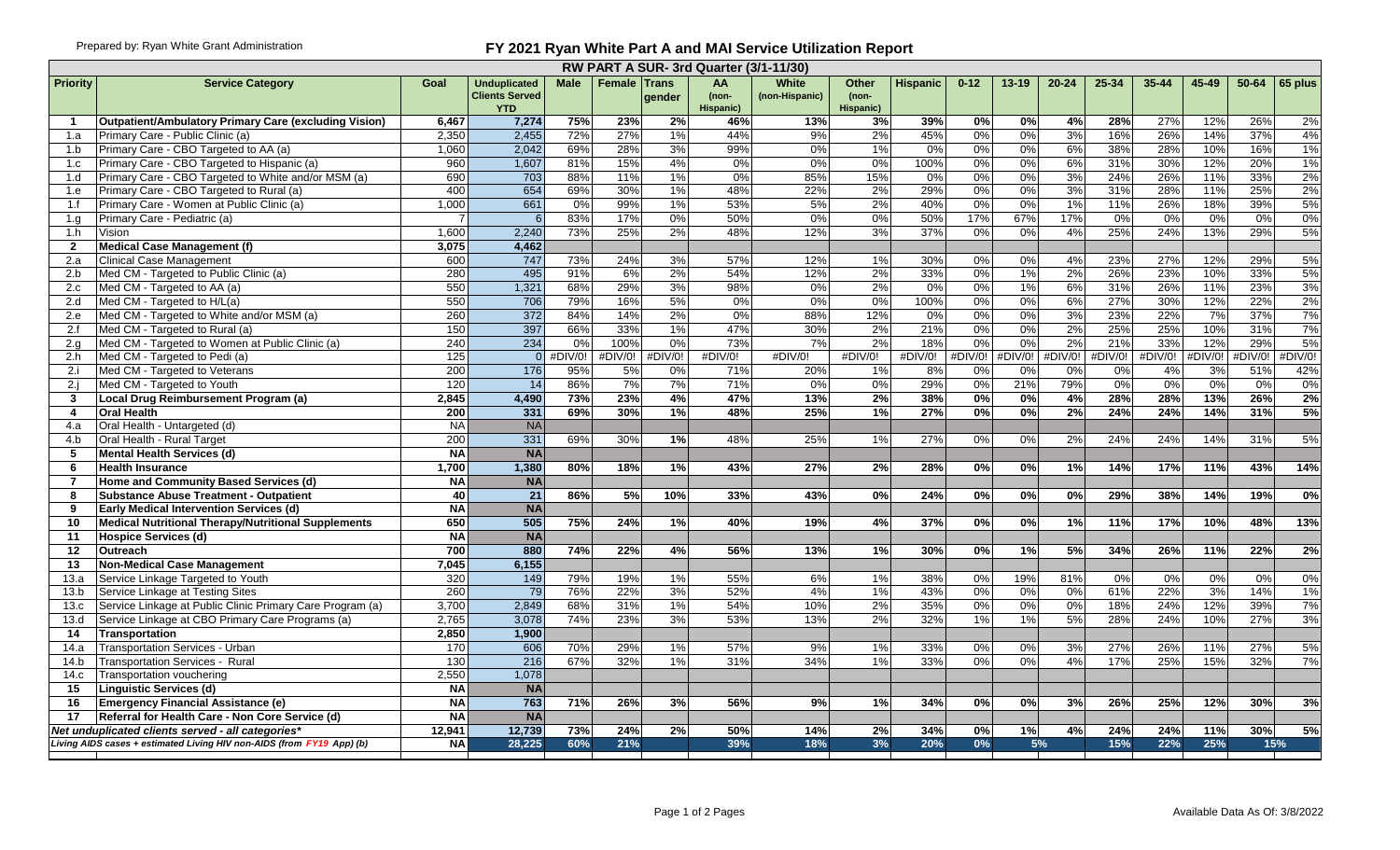## Prepared by: Ryan White Grant Administration **FY 2021 Ryan White Part A and MAI Service Utilization Report**

|                         |                                                                                                                                                                |       |                                                                |             |                     |               |                          | RW MAI Service Utilization Report - 3rd Quarter (03/01 -11/30)              |                               |                 |                  |           |           |       |           |               |       |                  |
|-------------------------|----------------------------------------------------------------------------------------------------------------------------------------------------------------|-------|----------------------------------------------------------------|-------------|---------------------|---------------|--------------------------|-----------------------------------------------------------------------------|-------------------------------|-----------------|------------------|-----------|-----------|-------|-----------|---------------|-------|------------------|
| <b>Priority</b>         | <b>Service Category</b><br>MAI unduplicated served includes clients also served<br>under Part A                                                                | Goal  | <b>Unduplicated</b><br><b>MAI Clients</b><br><b>Served YTD</b> | <b>Male</b> | <b>Female Trans</b> | <b>aender</b> | AA<br>(non-<br>Hispanic) | <b>White</b><br>(non-<br>Hispanic)                                          | Other<br>$(non-$<br>Hispanic) | <b>Hispanic</b> | $0 - 12$         | $13 - 19$ | $20 - 24$ | 25-34 | $35 - 44$ | 45-49         | 50-64 | 65 plus          |
|                         | Outpatient/Ambulatory Primary Care (excluding Vision)                                                                                                          |       |                                                                |             |                     |               |                          |                                                                             |                               |                 |                  |           |           |       |           |               |       |                  |
| 1.b                     | Primary Care - MAI CBO Targeted to AA (g)                                                                                                                      | 1.060 | 1,496                                                          | 70%         | 27%                 | 3%            | 99%                      | 0%                                                                          | 1%                            | 0%              | 0%               | 0%        | 7%        | 36%   | 27%       | 11%           | 18%   | 1%               |
| 1.c                     | Primary Care - MAI CBO Targeted to Hispanic (g)                                                                                                                | 960   | 1,308                                                          | 82%         | 14%                 | 4%            | 0%                       | $\overline{0\%}$                                                            | 0%                            | 100%            | $\overline{0\%}$ | 0%        | 6%        | 30%   | 31%       | 13%           | 19%   | 1%               |
|                         | <b>Medical Case Management (f)</b>                                                                                                                             |       |                                                                |             |                     |               |                          |                                                                             |                               |                 |                  |           |           |       |           |               |       |                  |
| 2.c                     | Med CM - Targeted to AA (a)                                                                                                                                    | 1.060 | 742                                                            | 76%         | 20%                 | 4%            | 53%                      | 10%                                                                         | 1%                            | 35%             | 0%               | 1%        | 9%        | 39%   | 26%       | 9%            | 15%   | $\overline{1\%}$ |
| 2.d                     | Med CM - Targeted to H/L(a)                                                                                                                                    | 960   | 555                                                            | 73%         | 24%                 | 3%            | 72%                      | 10%                                                                         | 3%                            | 15%             | 0%               | 1%        | 4%        | 38%   | 27%       | 14%           | 14%   | 1%               |
|                         | Report reflects the number & demographics of clients served during the report period who did not receive services during previous 12 months (3/1/20 - 2/28/21) |       |                                                                |             |                     |               |                          | RW Part A New Client Service Utilization Report - 3rd Quarter (03/01-11/30) |                               |                 |                  |           |           |       |           |               |       |                  |
| <b>Priority</b>         | <b>Service Category</b>                                                                                                                                        | Goal  | <b>Unduplicated</b><br><b>New Clients</b><br><b>Served YTD</b> | <b>Male</b> | <b>Female Trans</b> | gender        | AA<br>(non-<br>Hispanic) | White<br>(non-<br>Hispanic)                                                 | Other<br>$(non-$<br>Hispanic) | <b>Hispanic</b> | $0 - 12$         | $13 - 19$ | $20 - 24$ | 25-34 | $35 - 44$ | 45-49         | 50-64 | 65 plus          |
|                         | <b>Primary Medical Care</b>                                                                                                                                    | 2,100 | 1,373                                                          | 80%         | 18%                 | 3%            | 51%                      | 11%                                                                         | 2%                            | 35%             | 0%               | 1%        | 9%        | 40%   | 24%       | $\frac{8}{6}$ | 1%    | 16%              |
| 2                       | <b>LPAP</b>                                                                                                                                                    | 1.200 | 536                                                            | 76%         | 20%                 | 4%            | 53%                      | 10%                                                                         | 1%                            | 35%             | 0%               | 1%        | 9%        | 39%   | 26%       | 9%            | 1%    | 15%              |
|                         | <b>Clinical Case Management</b>                                                                                                                                | 400   | 78                                                             | 73%         | 24%                 | 3%            | 72%                      | 10%                                                                         | 3%                            | 15%             | 0%               | 1%        | 4%        | 38%   | 27%       | 14%           | 1%    | 14%              |
| $3.b-3.h$               | Medical Case Management                                                                                                                                        | 1.600 | 798                                                            | 77%         | 20%                 | 4%            | 54%                      | 14%                                                                         | 2%                            | 30%             | $0\%$            | 2%        | 8%        | 37%   | 25%       | 8%            | 3%    | 19%              |
| 3.i                     | Medical Case Manangement - Targeted to Veterans                                                                                                                | 60    | 33                                                             | 94%         | 6%                  | 0%            | 85%                      | 12%                                                                         | 0%                            | 3%              | 0%               | 0%        | 0%        | 0%    | 6%        | 9%            | 39%   | 45%              |
|                         | <b>Oral Health</b>                                                                                                                                             | 40    | 43                                                             | 74%         | 26%                 | $0\%$         | 49%                      | 30%                                                                         | 0%                            | 21%             | $\overline{0\%}$ | 0%        | 2%        | 35%   | 23%       | 14%           | 5%    | 21%              |
| 12.a.<br>12.c.<br>12.d. | Non-Medical Case Management (Service Linkage)                                                                                                                  | 3.700 | 1.393                                                          | 74%         | 24%                 | 2%            | 56%                      | 13%                                                                         | 2%                            | 29%             | 1%               | 2%        | 6%        | 31%   | 23%       | 9%            | 23%   | 5%               |
| 12.b                    | <b>Service Linkage at Testing Sites</b>                                                                                                                        | 260   | 69                                                             | 78%         | 17%                 | 4%            | 54%                      | 1%                                                                          | 3%                            | 42%             | 0%               | 6%        | 16%       | 51%   | 12%       | 1%            | 13%   | 1%               |
| Footnotes:              |                                                                                                                                                                |       |                                                                |             |                     |               |                          |                                                                             |                               |                 |                  |           |           |       |           |               |       |                  |
| (a                      | <b>Bundled Category</b>                                                                                                                                        |       |                                                                |             |                     |               |                          |                                                                             |                               |                 |                  |           |           |       |           |               |       |                  |
| (b)                     | Age groups 13-19 and 20-24 combined together; Age groups 55-64 and 65+ combined together.                                                                      |       |                                                                |             |                     |               |                          |                                                                             |                               |                 |                  |           |           |       |           |               |       |                  |
| (d                      | Funded by Part B and/or State Services                                                                                                                         |       |                                                                |             |                     |               |                          |                                                                             |                               |                 |                  |           |           |       |           |               |       |                  |
| (e)                     | Total MCM served does not include Clinical Case Management                                                                                                     |       |                                                                |             |                     |               |                          |                                                                             |                               |                 |                  |           |           |       |           |               |       |                  |
|                         | CBO Pcare targeted to AA (1.b) and HL (1.c) goals represent combined Part A and MAI clients served                                                             |       |                                                                |             |                     |               |                          |                                                                             |                               |                 |                  |           |           |       |           |               |       |                  |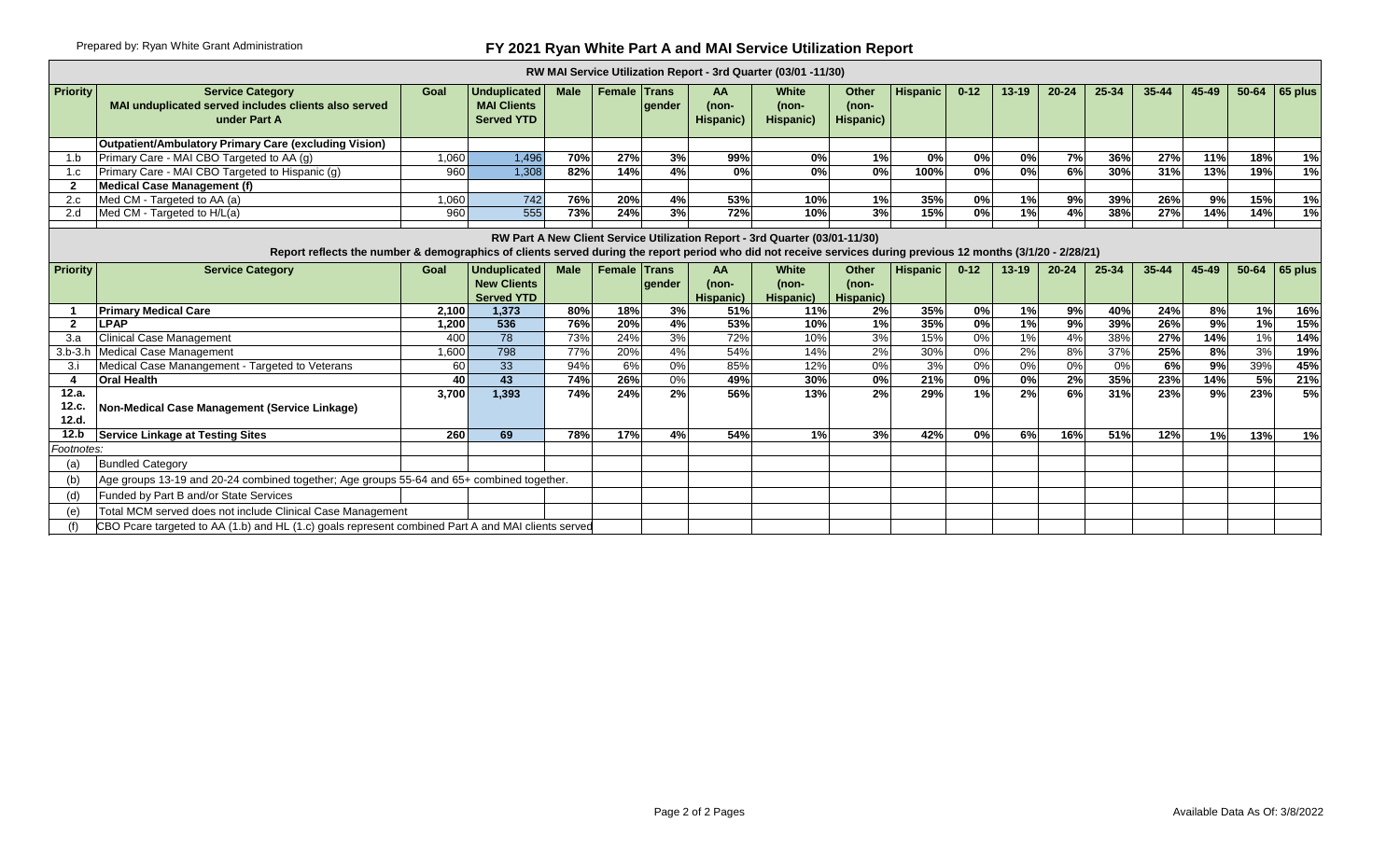#### **FY 2021 Ryan White Part A and MAI Procurement Report**

| Priority       | <b>Service Category</b>                                 | Original<br><b>Allocation</b>                            | Award<br><b>Reconcilation</b> | July<br>Adjustments | October<br><b>Adiustments</b> | <b>Final Quarter</b><br>Adjustments | <b>Total</b><br><b>Allocation</b> | Percent of<br><b>Grant Award</b> | <b>Amount</b><br><b>Procured</b> | Procure-<br>ment | <b>Original Date</b><br><b>Procured</b> | <b>Expended</b><br><b>YTD</b> | Percent<br><b>YTD</b> | Percent<br><b>Expected</b> |
|----------------|---------------------------------------------------------|----------------------------------------------------------|-------------------------------|---------------------|-------------------------------|-------------------------------------|-----------------------------------|----------------------------------|----------------------------------|------------------|-----------------------------------------|-------------------------------|-----------------------|----------------------------|
|                |                                                         | <b>RWPC Approved</b><br><b>Level Funding</b><br>Scenario | (b)                           | (carryover)         |                               |                                     |                                   |                                  | (a)                              | <b>Balance</b>   |                                         |                               |                       | <b>YTD</b>                 |
| $\mathbf 1$    | <b>Outpatient/Ambulatory Primary Care</b>               | 10,965,788                                               | $-75.776$                     | 1.415.641           | 60.600                        | $\mathbf{0}$                        | 12,366,253                        | 51.76%                           | 12,366,253                       | 0                |                                         | 7.220.250                     | 58%                   | 92%                        |
| 1.a            | Primary Care - Public Clinic (a)                        | 3,927,300                                                | $-27,177$                     |                     |                               |                                     | 3,900,123                         | 16.33%                           | 3,900,123                        | -ol              | 3/1/2021                                | \$1,624,811                   | 42%                   | 92%                        |
| 1.b            | Primary Care - CBO Targeted to AA (a) (e) (f)           | 1,064,576                                                | $-7,367$                      | 441.880             | 244,386                       |                                     | 1,743,475                         | 7.30%                            | 1,743,475                        | 0l               | 3/1/2021                                | \$1,383,479                   | 79%                   | 92%                        |
| 1.c            | Primary Care - CBO Targeted to Hispanic (a) (e)         | 910,551                                                  | $-6.301$                      | 441.880             | 75.000                        |                                     | 1,421,130                         | 5.95%                            | 1,421,130                        | 0l               | 3/1/2021                                | \$1,182,227                   | 83%                   | 92%                        |
| 1.d            | Primary Care - CBO Targeted to White/MSM (a) (e)        | 1,147,924                                                | $-7,944$                      | 441.880             |                               |                                     | 1,581,861                         | 6.62%                            | 1,581,861                        | 0                | 3/1/2021                                | \$611,515                     | 39%                   | 92%                        |
| 1.e            | Primary Care - CBO Targeted to Rural (a) (e)            | 1,100,000                                                | $-7,612$                      |                     | $-75,000$                     |                                     | 1,017,388                         | 4.26%                            | 1,017,388                        | 0l               | 3/1/2021                                | \$889,773                     | 87%                   | 92%                        |
| 1.f            | Primary Care - Women at Public Clinic (a)               | 2,100,000                                                | $-14,532$                     |                     |                               |                                     | 2,085,468                         | 8.73%                            | 2,085,468                        | 0l               | 3/1/2021                                | \$1,156,539                   | 55%                   | 92%                        |
| 1.a            | Primary Care - Pediatric (a.1)                          | 15,437                                                   |                               |                     |                               |                                     | 15,437                            | 0.06%                            | 15,437                           | 0l               | 3/1/2021                                | \$3,600                       | 23%                   | 92%                        |
| 1.h            | Vision                                                  | 500,000                                                  | $-3,460$                      | 90,000              | $-85,000$                     |                                     | 501,540                           | 2.10%                            | 501,540                          | -ol              | 3/1/2021                                | \$368,305                     | 73%                   | 92%                        |
| 1.x            | Primary Care Health Outcome Pilot                       | 200,000                                                  | $-1,384$                      |                     | $-98,786$                     |                                     | 99,830                            | 0.42%                            | 99,830                           | 0                |                                         | \$0                           | 0%                    | 92%                        |
| $\overline{2}$ | <b>Medical Case Management</b>                          | 1,730,000                                                | $-100,528$                    | 30.000              | 0                             | $\mathbf{0}$                        | 1,659,472                         | 6.95%                            | 1,659,472                        | 0                |                                         | 1,303,825                     | 79%                   | 92%                        |
| 2.a            | <b>Clinical Case Management</b>                         | 488,656                                                  | $-3,381$                      | 30.000              |                               |                                     | 515,275                           | 2.16%                            | 515,275                          | $\overline{0}$   | 3/1/2021                                | \$321,267                     | 62%                   | 92%                        |
| 2.b            | Med CM - Public Clinic (a)                              | 277,103                                                  | $-1,918$                      |                     |                               |                                     | 275,185                           | 1.15%                            | 275,185                          | 0                | 3/1/2021                                | \$217,703                     | 79%                   | 92%                        |
| 2.c            | Med CM - Targeted to AA (a) (e)                         | 169,009                                                  | $-1.170$                      |                     |                               |                                     | 167,839                           | 0.70%                            | 167,839                          | 0l               | 3/1/2021                                | \$223,684                     | 133%                  | 92%                        |
| 2.d            | Med CM - Targeted to H/L (a) (e)                        | 169,011                                                  | $-1.170$                      |                     |                               |                                     | 167,841                           | 0.70%                            | 167,841                          | $\mathbf 0$      | 3/1/2021                                | \$118,776                     | 71%                   | 92%                        |
| 2.e            | Med CM - Targeted to W/MSM (a) (e)                      | 61,186                                                   | $-423$                        |                     |                               |                                     | 60,763                            | 0.25%                            | 60,763                           | 0                | 3/1/2021                                | \$75,679                      | 125%                  | 92%                        |
| 2.f            | Med CM - Targeted to Rural (a)                          | 273,760                                                  | $-1,894$                      |                     |                               |                                     | 271,866                           | 1.14%                            | 271,866                          | 0l               | 3/1/2021                                | \$116,646                     | 43%                   | 92%                        |
| 2.a            | Med CM - Women at Public Clinic (a)                     | 75,311                                                   | $-521$                        |                     |                               |                                     | 74.790                            | 0.31%                            | 74.790                           | - Ol             | 3/1/2021                                | \$130,594                     | 175%                  | 92%                        |
| 2.h            | Med CM - Targeted to Pedi (a.1)                         | 90,051                                                   | $-90,051$                     |                     |                               |                                     | $\Omega$                          | 0.00%                            | $\Omega$                         | 0                | 3/1/2021                                | \$0                           | #DIV/0!               | 92%                        |
| 2.i            | Med CM - Targeted to Veterans                           | 80,025                                                   | $\overline{0}$                |                     |                               |                                     | 80,025                            | 0.33%                            | 80,025                           | 0l               | 3/1/2021                                | \$58,009                      | 72%                   | 92%                        |
| 2.1            | Med CM - Targeted to Youth                              | 45,888                                                   | $\overline{0}$                |                     |                               |                                     | 45,888                            | 0.19%                            | 45,888                           | 0l               | 3/1/2021                                | \$41.467                      | 90%                   | 92%                        |
| $\mathbf{3}$   | <b>Local Pharmacy Assistance Program</b>                | 1,810,360                                                | $-12,528$                     | 22.920              | 0                             | $\mathbf{0}$                        | 1,820,752                         | 7.62%                            | 1,820,752                        | 0                | 3/1/2021                                | \$937,799                     | 52%                   | 92%                        |
| 3.a            | Local Pharmacy Assistance Program-Public Clinic (a) (e) | 310,360                                                  | $-2,148$                      |                     |                               |                                     | 308.212                           | 1.29%                            | 308,212                          | -ol              | 3/1/2021                                | \$260,442                     | 85%                   | 92%                        |
| 3.b            | Local Pharmacy Assistance Program-Untargeted (a) (e)    | 1,500,000                                                | $-10,380$                     | 22.920              |                               |                                     | 1,512,540                         | 6.33%                            | 1,512,540                        | 0l               | 3/1/2021                                | \$677,357                     | 45%                   | 92%                        |
| 4              | <b>Oral Health</b>                                      | 166,404                                                  | $-1,152$                      | $\mathbf{0}$        | 0                             | $\mathbf{0}$                        | 165,252                           | 0.69%                            | 165.252                          | $\mathbf{0}$     | 3/1/2021                                | 149.300                       | 90%                   | 92%                        |
| 4.a            | Oral Health - Untargeted (c)                            | $\Omega$                                                 |                               |                     |                               |                                     | $\Omega$                          | 0.00%                            | $\Omega$                         | $\overline{0}$   | N/A                                     | \$0                           | 0%                    | 0%                         |
| 4.b            | Oral Health - Targeted to Rural                         | 166,404                                                  | $-1,152$                      |                     | 0l<br> 0                      | $\mathbf{0}$                        | 165,252                           | 0.69%                            | 165,252                          | 0l<br> 0         | 3/1/2021                                | \$149,300                     | 90%                   | 92%                        |
| 5              | Health Insurance (c)                                    | 1,383,137                                                | $-9,571$                      | 300,000             |                               |                                     | 1,673,566<br>$\Omega$             | 7.01%                            | 1,673,566<br>$\Omega$            | $\mathbf{0}$     | 3/1/2021                                | \$1,305,834                   | 78%                   | 92%                        |
| 6              | <b>Mental Health Services (c)</b>                       | $\mathbf{0}$                                             |                               |                     |                               |                                     |                                   | 0.00%                            |                                  |                  | <b>NA</b>                               | \$0                           | 0%                    | 0%                         |
| 7              | <b>Early Intervention Services (c)</b>                  | $\mathbf{0}$                                             |                               |                     |                               |                                     | $\bf{0}$                          | 0.00%                            | $\mathbf{0}$                     | $\mathbf{0}$     | <b>NA</b>                               | \$0                           | 0%                    | 0%                         |
| 8              | <b>Medical Nutritional Therapy (supplements)</b>        | 341,395                                                  | $-2,362$                      |                     | 55,000                        |                                     | 394,033                           | 1.65%                            | 394,033                          | $\Omega$         | 3/1/2021                                | \$315,468                     | 80%                   | 92%                        |
| 9              | Home and Community-Based Services (c)                   | $\mathbf 0$                                              | $\mathbf{0}$                  | $\mathbf{0}$        | 0                             | $\mathbf{0}$                        | $\bf{0}$                          | 0.00%                            | $\mathbf{0}$                     | $\mathbf{0}$     | <b>NA</b>                               | \$0                           | 0%                    | 0%                         |
| 9.a            | In-Home                                                 | $\Omega$                                                 |                               |                     |                               |                                     |                                   |                                  |                                  |                  | N/A                                     | \$0                           | 0%                    | 0%                         |
| 9.b            | <b>Facility Based</b>                                   | $\Omega$                                                 | <sup>o</sup>                  |                     |                               |                                     |                                   |                                  |                                  |                  | N/A                                     | $\overline{50}$               | 0%                    | 0%                         |
| 10             | <b>Substance Abuse Services - Outpatient</b>            | 45,677                                                   |                               | 0 <br>$\mathbf{0}$  | 0                             | $\mathbf{0}$<br>$\Omega$            | 45,677                            | 0.19%                            | 45,677                           | $\bf{0}$         | 3/1/2021                                | \$25,150                      | 55%                   | 92%                        |
| 11             | <b>Hospice Services</b>                                 | $\mathbf 0$                                              | $\mathbf{0}$                  |                     | 0                             |                                     | $\bf{0}$                          | 0.00%                            | $\mathbf{0}$                     | $\mathbf{0}$     | <b>NA</b>                               | \$0                           | 0%                    | 0%                         |
| 12             | Referral for Health Care and Support Services (c)       | 0                                                        | $\mathbf{0}$                  |                     |                               |                                     | $\mathbf{0}$                      | 0.00%                            | 0                                | 0                | <b>NA</b>                               | \$0                           | 0%                    | 0%                         |
| 13             | <b>Non-Medical Case Management</b>                      | 1,267,002                                                | $-8,768$                      | 40.000              | $-70.600$                     | $\mathbf{0}$                        | 1,227,634                         | 5.14%                            | 1,227,634                        | 0                | 3/1/2021                                | \$958,125                     | 78%                   | 92%                        |
| 13.a           | Service Linkage targeted to Youth                       | 110,793                                                  | $-767$                        |                     | $-20,600$                     |                                     | 89,426                            | 0.37%                            | 89,426                           | 0                | 3/1/2021                                | \$79,723                      | 89%                   | 92%                        |
| 13.b           | Service Linkage targeted to Newly-Diagnosed/Not-in-Care | 100,000                                                  | $-692$                        |                     | $-50,000$                     |                                     | 49,308                            | 0.21%                            | 49,308                           | 0l               | 3/1/2021                                | \$56,791                      | 115%                  | 92%                        |
| 13.c           | Service Linkage at Public Clinic (a)                    | 370,000                                                  | $-2,560$                      |                     |                               |                                     | 367,440                           | 1.54%                            | 367,440                          | $\overline{0}$   | 3/1/2021                                | \$373,442                     | 102%                  | 92%                        |
| 13.d           | Service Linkage embedded in CBO Pcare (a) (e)           | 686,209                                                  | $-4,749$                      | 40,000              |                               |                                     | 721,460                           | 3.02%                            | 721,460                          | 0                | 3/1/2021                                | \$448,168                     | 62%                   | 92%                        |
| 13.e           | <b>SLW-Substance Use</b>                                | $\Omega$                                                 | $\overline{0}$                |                     |                               |                                     | ∩                                 | 0.00%                            | $\Omega$                         | 0l               | <b>NA</b>                               | \$0                           | 0%                    | 0%                         |
| 14             | <b>Medical Transportation</b>                           | 424,911                                                  | $-2,940$                      | $\Omega$            | $\Omega$                      | $\Omega$                            | 421,971                           | 1.77%                            | 421,971                          | $\overline{0}$   |                                         | 316,768                       | 75%                   | 92%                        |
| 14.a           | Medical Transportation services targeted to Urban       | 252,680                                                  | $-1,749$                      |                     |                               |                                     | 250,931                           | 1.05%                            | 250,931                          | 0                | 3/1/2021                                | \$235,244                     | 94%                   | 92%                        |
| 14.b           | Medical Transportation services targeted to Rural       | 97,185                                                   | $-673$                        |                     |                               |                                     | 96.512                            | 0.40%                            | 96.512                           | $\Omega$         | 3/1/2021                                | \$81,524                      | 84%                   | 92%                        |
| 14.c           | Transportation vouchering (bus passes & gas cards)      | 75,046                                                   | $-519$                        |                     |                               |                                     | 74,527                            | 0.31%                            | 74.527                           | -ol              | 3/1/2021                                | \$0                           | 0%                    | 92%                        |
| 15             | <b>Emergency Financial Assistance</b>                   | 1,545,439                                                | $-10,694$                     | $\Omega$            | -45,000                       | $\Omega$                            | 1,489,745                         | 6.24%                            | 1,489,745                        | 0                |                                         | 986,085                       | 66%                   | 92%                        |
| 16.a           | <b>EFA - Pharmacy Assistance</b>                        | 1,305,439                                                | $-9,034$                      |                     | 75,000                        |                                     | 1,371,405                         | 5.74%                            | 1,371,405                        | 0l               | 3/1/2021                                | \$913,437                     | 67%                   | 92%                        |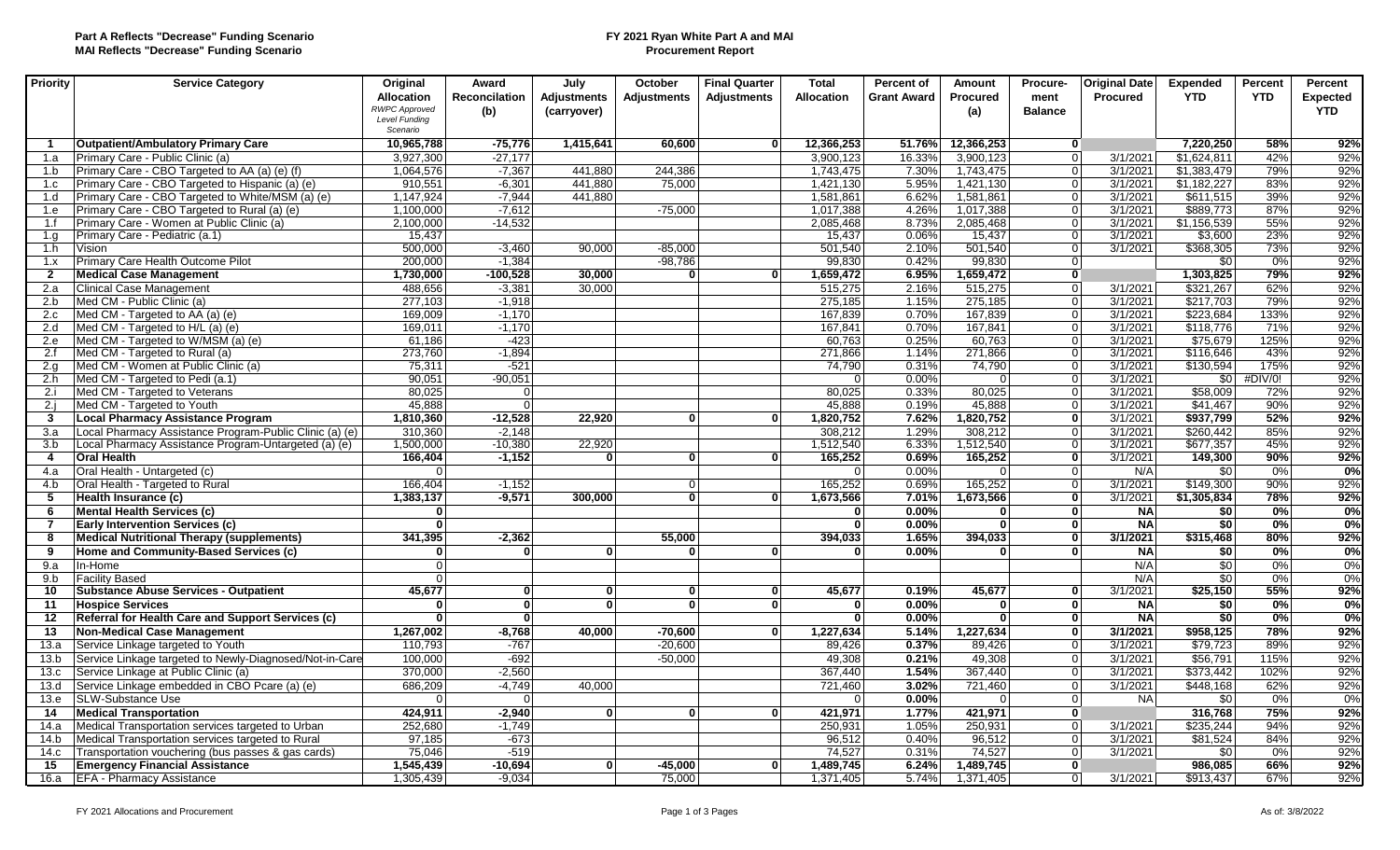#### **FY 2021 Ryan White Part A and MAI Procurement Report**

| Priority                     | <b>Service Category</b>                                                                                                                                                                                                                                                                                                                                                                                            | Original                         | Award                     | July                           | October                       | <b>Final Quarter</b>           | <b>Total</b>         | <b>Percent of</b>  | <b>Amount</b>        | Procure-       | <b>Original Date</b> | <b>Expended</b>      | Percent    | Percent         |
|------------------------------|--------------------------------------------------------------------------------------------------------------------------------------------------------------------------------------------------------------------------------------------------------------------------------------------------------------------------------------------------------------------------------------------------------------------|----------------------------------|---------------------------|--------------------------------|-------------------------------|--------------------------------|----------------------|--------------------|----------------------|----------------|----------------------|----------------------|------------|-----------------|
|                              |                                                                                                                                                                                                                                                                                                                                                                                                                    | <b>Allocation</b>                | Reconcilation             | Adjustments                    | <b>Adjustments</b>            | Adjustments                    | Allocation           | <b>Grant Award</b> | <b>Procured</b>      | ment           | Procured             | <b>YTD</b>           | <b>YTD</b> | <b>Expected</b> |
|                              |                                                                                                                                                                                                                                                                                                                                                                                                                    | <b>RWPC Approved</b>             | (b)                       | (carryover)                    |                               |                                |                      |                    | (a)                  | <b>Balance</b> |                      |                      |            | <b>YTD</b>      |
|                              |                                                                                                                                                                                                                                                                                                                                                                                                                    | <b>Level Funding</b><br>Scenario |                           |                                |                               |                                |                      |                    |                      |                |                      |                      |            |                 |
| 16.b                         | <b>EFA</b> - Other                                                                                                                                                                                                                                                                                                                                                                                                 | 240,000                          | $-1,661$                  |                                | $-120,000$                    |                                | 118,339              | 0.50%              | 118,339              | $\overline{0}$ | 3/1/2021             | \$72,648             | 61%        | 92%             |
| 16                           | Linguistic Services (c)                                                                                                                                                                                                                                                                                                                                                                                            | $\mathbf{0}$                     | 0                         |                                |                               |                                |                      | 0.00%              | <sup>0</sup>         | $\overline{0}$ | <b>NA</b>            | \$0                  | 0%         | 0%              |
| 17                           | <b>Outreach</b>                                                                                                                                                                                                                                                                                                                                                                                                    | 420.000                          | $-2.906$                  |                                |                               |                                | 417.094              | 1.75%              | 417.094              | 0              | 3/1/2021             | \$259.504            | 0%         | 92%             |
| <b>BEU27516</b>              | <b>Total Service Dollars</b>                                                                                                                                                                                                                                                                                                                                                                                       | 20,100,113                       | $-227,226$                | 1,808,561                      | $\bf{0}$                      | $\mathbf{0}$                   | 21,681,448           | 90.75%             | 21,681,448           | -1             |                      | 13,778,108           | 64%        | 92%             |
|                              |                                                                                                                                                                                                                                                                                                                                                                                                                    |                                  | $\Omega$                  | U                              | $\Omega$                      |                                |                      |                    |                      | $\overline{0}$ |                      |                      |            |                 |
|                              | <b>Grant Administration</b>                                                                                                                                                                                                                                                                                                                                                                                        | 1,795,958                        |                           | $\Omega$                       |                               | $\mathbf{0}$                   | 1,795,958            | 7.52%              | 1,795,958            | $\overline{0}$ | N/A<br>N/A           | 1,263,365            | 70%<br>71% | 92%<br>92%      |
|                              | BEU27517 HCPH/RWGA Section<br><b>RWPC Support*</b>                                                                                                                                                                                                                                                                                                                                                                 | 1,271,050<br>524,908             |                           |                                | 0                             | $\Omega$                       | 1,271,050            | 5.32%<br>2.20%     | 1,271,050<br>524,908 | 0              | N/A                  | \$896.759<br>366,606 | 70%        | 92%             |
| <b>PC</b><br><b>BEU27521</b> | <b>Quality Management</b>                                                                                                                                                                                                                                                                                                                                                                                          | 412,940                          |                           | $\Omega$                       | 0                             | $\overline{0}$<br>$\mathbf{0}$ | 524,908<br>412,940   | 1.73%              | 412,940              | 0              | N/A                  | \$279,210            | 68%        | 92%             |
|                              |                                                                                                                                                                                                                                                                                                                                                                                                                    | 22,309,011                       | $-227,226$                | 1,808,561                      | $\overline{0}$                | $\mathbf{0}$                   | 23,890,346           | 100.00%            | 23,890,346           | $-1$           |                      | 15,320,683           | 64%        | 92%             |
|                              |                                                                                                                                                                                                                                                                                                                                                                                                                    |                                  |                           |                                |                               |                                |                      |                    |                      |                |                      |                      |            |                 |
|                              |                                                                                                                                                                                                                                                                                                                                                                                                                    |                                  |                           |                                |                               |                                |                      | Unallocated        | Unobligated          |                |                      |                      |            |                 |
|                              | <b>Part A Grant Award:</b>                                                                                                                                                                                                                                                                                                                                                                                         | 22,171,816                       | Carry Over:               | 1,718,511                      |                               | <b>Total Part A:</b>           | 23,890,327           | $-19$              | $-1$                 |                |                      |                      |            |                 |
|                              |                                                                                                                                                                                                                                                                                                                                                                                                                    |                                  |                           |                                |                               |                                |                      |                    |                      |                |                      |                      |            |                 |
|                              |                                                                                                                                                                                                                                                                                                                                                                                                                    | Original                         | Award                     | July                           | October                       | <b>Final Quarter</b>           | <b>Total</b>         | Percent            | <b>Total</b>         | Percent        |                      |                      |            |                 |
|                              |                                                                                                                                                                                                                                                                                                                                                                                                                    | <b>Allocation</b>                | Reconcilation             | <b>Adjusments</b>              | <b>Adjustments</b>            | <b>Adjustments</b>             | <b>Allocation</b>    |                    | <b>Expended on</b>   |                |                      |                      |            |                 |
|                              |                                                                                                                                                                                                                                                                                                                                                                                                                    |                                  |                           |                                |                               |                                |                      |                    | <b>Services</b>      |                |                      |                      |            |                 |
|                              |                                                                                                                                                                                                                                                                                                                                                                                                                    |                                  | (b)                       | (carryover)                    |                               |                                |                      |                    |                      |                |                      |                      |            |                 |
|                              | Core (must not be less than 75% of total service dollars)                                                                                                                                                                                                                                                                                                                                                          | 16,442,761                       | $-201,918$                | 1,768,561                      | 115,600                       | $\mathbf{0}$                   | 18,125,004           | 83.60%             |                      |                |                      |                      |            |                 |
|                              | <b>Non-Core</b> (may not exceed 25% of total service dollars)<br>Total Service Dollars (does not include Admin and QM)                                                                                                                                                                                                                                                                                             | 3,657,352                        | $-25,309$                 | 40,000                         | $-115,600$                    | $\mathbf{0}$<br>$\Omega$       | 3,556,443            | 16.40%             |                      |                |                      |                      |            |                 |
|                              |                                                                                                                                                                                                                                                                                                                                                                                                                    | 20,100,113                       | $-227,226$                | 1,808,561                      | 0                             |                                | 21,681,448           |                    |                      |                |                      |                      |            |                 |
|                              |                                                                                                                                                                                                                                                                                                                                                                                                                    |                                  | $\mathbf{0}$              |                                |                               | $\mathbf{0}$                   |                      |                    |                      |                |                      |                      |            |                 |
|                              | Total Admin (must be $\leq 10\%$ of total Part A + MAI)<br><b>Total QM</b> (must be $\leq 5\%$ of total Part A + MAI)                                                                                                                                                                                                                                                                                              | 1,795,958<br>412,940             | $\overline{\mathfrak{o}}$ | $\mathbf{0}$<br>$\overline{0}$ | 0 <br>$\overline{\mathbf{0}}$ | 0                              | 1,795,958<br>412.940 | 6.42%<br>1.48%     |                      |                |                      |                      |            |                 |
|                              |                                                                                                                                                                                                                                                                                                                                                                                                                    |                                  |                           |                                |                               |                                |                      |                    |                      |                |                      |                      |            |                 |
|                              |                                                                                                                                                                                                                                                                                                                                                                                                                    |                                  |                           |                                | <b>MAI Procurement Report</b> |                                |                      |                    |                      |                |                      |                      |            |                 |
| <b>Priority</b>              | <b>Service Category</b>                                                                                                                                                                                                                                                                                                                                                                                            | Original                         | Award                     | July                           | October                       | <b>Final Quarter</b>           | <b>Total</b>         | <b>Percent of</b>  | Amount               | Procure-       | Date of              | <b>Expended</b>      | Percent    | Percent         |
|                              |                                                                                                                                                                                                                                                                                                                                                                                                                    | <b>Allocation</b>                | <b>Reconcilation</b>      | <b>Adjustments</b>             | <b>Adjustments</b>            | <b>Adjustments</b>             | <b>Allocation</b>    | <b>Grant Award</b> | <b>Procured</b>      | ment           | Procure-             | <b>YTD</b>           | <b>YTD</b> | <b>Expected</b> |
|                              |                                                                                                                                                                                                                                                                                                                                                                                                                    | <b>RWPC Approved</b>             | (b)                       | (carryover)                    |                               |                                |                      |                    | (a)                  | <b>Balance</b> | ment                 |                      |            | <b>YTD</b>      |
|                              |                                                                                                                                                                                                                                                                                                                                                                                                                    | <b>Level Funding</b>             |                           |                                |                               |                                |                      |                    |                      |                |                      |                      |            |                 |
|                              | <b>Outpatient/Ambulatory Primary Care</b>                                                                                                                                                                                                                                                                                                                                                                          | Scenario<br>2,002,860            | $-52,609$                 | 100,100                        | $\mathbf{0}$                  | $\mathbf{0}$                   | 2,050,351            | 86.50%             | 2,050,351            | $\mathbf{0}$   |                      | 1,627,450            | 79%        | 92%             |
|                              | 1.b (MAI) Primary Care - CBO Targeted to African American                                                                                                                                                                                                                                                                                                                                                          | 1.012.700                        | $-26.601$                 | 50.050                         |                               |                                | 1.036.149            | 43.71%             | 1.036.149            | -ol            | 3/1/2021             | \$866.250            | 84%        | 92%             |
|                              | 1.c (MAI) Primary Care - CBO Targeted to Hispanic                                                                                                                                                                                                                                                                                                                                                                  | 990,160                          | $-26,009$                 | 50,050                         |                               |                                | 1,014,201            | 42.79%             | 1,014,201            | $\overline{0}$ | 3/1/2021             | \$761,200            | 75%        | 92%             |
| $\overline{2}$               | <b>Medical Case Management</b>                                                                                                                                                                                                                                                                                                                                                                                     | 320,100                          | $\Omega$                  | O                              | $\mathbf{0}$                  | $\mathbf{0}$                   | 320,100              | $13.50\%$          | 320,100              | $\mathbf{0}$   |                      | \$214,146            | 67%        | 92%             |
|                              | 2.c (MAI) MCM - Targeted to African American                                                                                                                                                                                                                                                                                                                                                                       | 160,050                          |                           |                                |                               |                                | 160.050              | 6.75%              | 160,050              | 0              | 3/1/2021             | \$119.733            | 75%        | 92%             |
|                              | 2.d (MAI) MCM - Targeted to Hispanic                                                                                                                                                                                                                                                                                                                                                                               | 160,050                          |                           |                                |                               |                                | 160,050              | 6.75%              | 160.050              | 0              | 3/1/2021             | \$94.412             | 59%        | 92%             |
|                              | <b>Total MAI Service Funds</b>                                                                                                                                                                                                                                                                                                                                                                                     | 2,322,960                        | $-52,609$                 | 100.100                        | $\bf{0}$                      | $\mathbf{0}$                   | 2,370,451            | 100.00%            | 2,370,451            | 0              |                      | 1,841,596            | 78%        | 92%             |
|                              | <b>Grant Administration</b>                                                                                                                                                                                                                                                                                                                                                                                        | $\overline{0}$                   | $\Omega$                  | $\Omega$                       | 0                             | $\Omega$                       | $\overline{0}$       | 0.00%              | - O I                | $\overline{0}$ |                      | $\overline{0}$       | 0%         | 0%              |
|                              | <b>Quality Management</b>                                                                                                                                                                                                                                                                                                                                                                                          | $\overline{0}$                   | $\Omega$                  | $\Omega$                       | 0                             | $\Omega$                       | - Ol                 | 0.00%              | $\overline{0}$       | $\overline{0}$ |                      | $\overline{0}$       | 0%         | 0%              |
|                              | <b>Total MAI Non-service Funds</b>                                                                                                                                                                                                                                                                                                                                                                                 | $\mathbf{0}$                     | n١                        | U                              | $\mathbf{0}$                  | $\mathbf{0}$                   | $\mathbf{0}$         | 0.00%              | $\Omega$             | $\mathbf{0}$   |                      | $\mathbf{0}$         | 0%         | 0%              |
|                              | BEO 27516 Total MAI Funds                                                                                                                                                                                                                                                                                                                                                                                          | 2,322,960                        | $-52.609$                 | 100.100                        | $\Omega$                      | $\mathbf{0}$                   | 2,370,451            | 100.00%            | 2,370,451            | $\Omega$       |                      | 1,841,596            | 78%        | 92%             |
|                              |                                                                                                                                                                                                                                                                                                                                                                                                                    |                                  |                           |                                |                               |                                |                      |                    |                      |                |                      |                      |            |                 |
|                              | <b>MAI Grant Award</b>                                                                                                                                                                                                                                                                                                                                                                                             | 3,175,710                        | Carry Over:               | 905.361                        |                               | <b>Total MAI:</b>              | 4,081,071            |                    |                      |                |                      |                      |            |                 |
|                              | <b>Combined Part A and MAI Orginial Allocation Total</b>                                                                                                                                                                                                                                                                                                                                                           | 24,631,971                       |                           |                                |                               |                                |                      |                    |                      |                |                      |                      |            |                 |
|                              |                                                                                                                                                                                                                                                                                                                                                                                                                    |                                  |                           |                                |                               |                                |                      |                    |                      |                |                      |                      |            |                 |
| <b>Footnotes:</b>            |                                                                                                                                                                                                                                                                                                                                                                                                                    |                                  |                           |                                |                               |                                |                      |                    |                      |                |                      |                      |            |                 |
| All                          | When reviewing bundled categories expenditures must be evaluated both by individual service category and by combined categories. One category may exceed 100% of available funding so long as other category offsets this over                                                                                                                                                                                     |                                  |                           |                                |                               |                                |                      |                    |                      |                |                      |                      |            |                 |
| (a)                          | Single local service definition is four (4) HRSA service categories (Pcare, LPAP, MCM, Non Med CM). Expenditures must be evaluated both by individual service category and by combined service categories.<br>Single local service definition is three (3) HRSA service categories (does not include LPAP). Expenditures must be evaluated both by individual service category and by combined service categories. |                                  |                           |                                |                               |                                |                      |                    |                      |                |                      |                      |            |                 |
| (a.1)<br>(b)                 | Adjustments to reflect actual award based on Increase or Decrease funding scenario.                                                                                                                                                                                                                                                                                                                                |                                  |                           |                                |                               |                                |                      |                    |                      |                |                      |                      |            |                 |
|                              |                                                                                                                                                                                                                                                                                                                                                                                                                    |                                  |                           |                                |                               |                                |                      |                    |                      |                |                      |                      |            |                 |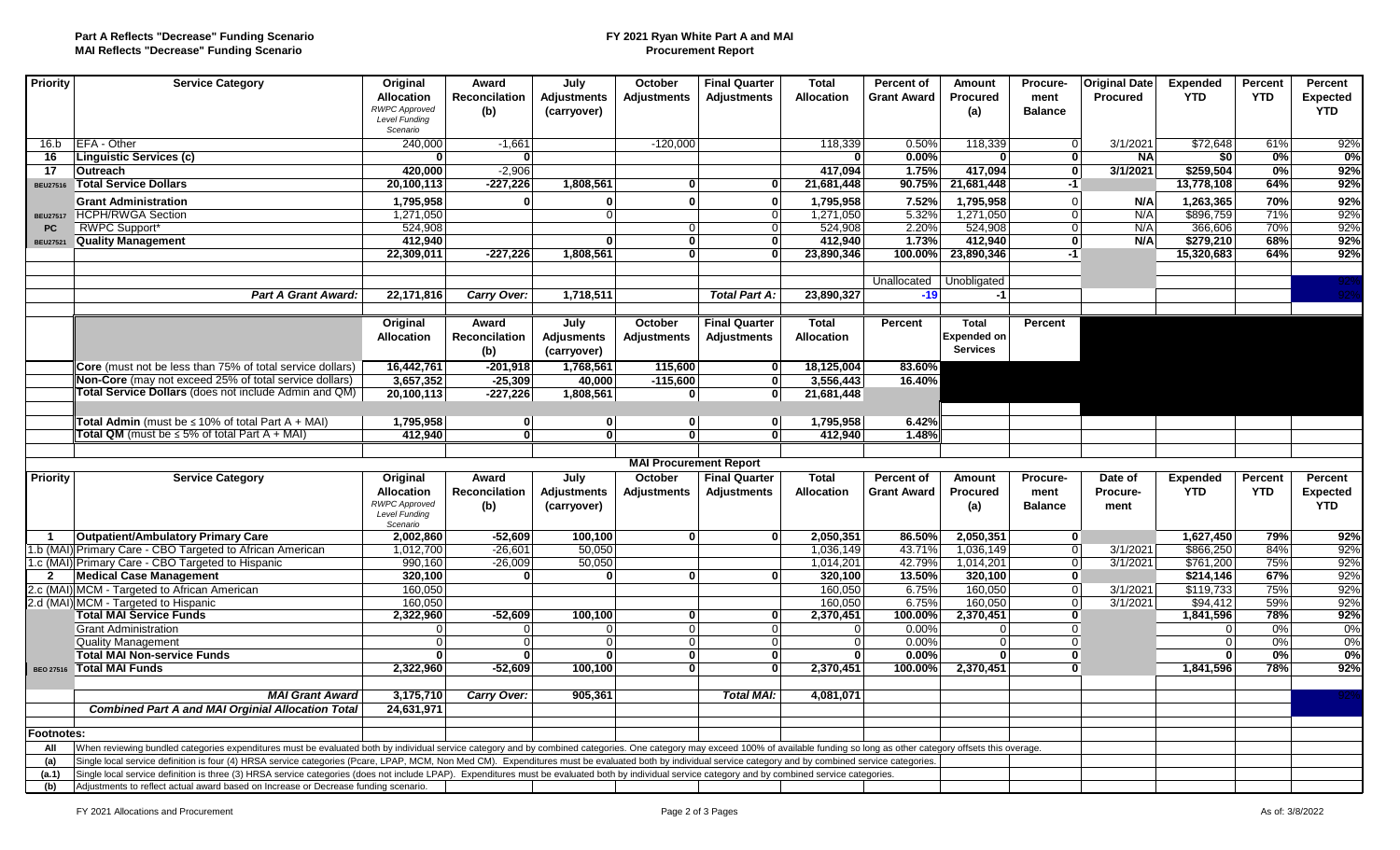#### **Part A Reflects "Decrease" Funding Scenario MAI Reflects "Decrease" Funding Scenario**

#### **FY 2021 Ryan White Part A and MAI Procurement Report**

| <b>Priority</b> | <b>Service Category</b>       | Original                                                               | Award                | July                              | October            | Final Quarter | <b>Total</b>      | Percent of      | Amount          | <b>Procure-</b>        | <b>Original Date</b> | Expended | <b>Percent</b> | <b>Percent</b>                |
|-----------------|-------------------------------|------------------------------------------------------------------------|----------------------|-----------------------------------|--------------------|---------------|-------------------|-----------------|-----------------|------------------------|----------------------|----------|----------------|-------------------------------|
|                 |                               | <b>Allocation</b><br><b>RWPC Approved</b><br>Level Funding<br>Scenario | Reconcilation<br>(b) | <b>Adjustments</b><br>(carryover) | <b>Adjustments</b> | Adjustments   | <b>Allocation</b> | ∣ Grant Award I | Procured<br>(a) | ment<br><b>Balance</b> | <b>Procured</b>      | YTD      | <b>YTD</b>     | <b>Expected</b><br><b>YTD</b> |
| (c)             | Funded under Part B and/or SS |                                                                        |                      |                                   |                    |               |                   |                 |                 |                        |                      |          |                |                               |
| (d)             | Not used at this time         |                                                                        |                      |                                   |                    |               |                   |                 |                 |                        |                      |          |                |                               |
| (e)             | 10% rule reallocations        |                                                                        |                      |                                   |                    |               |                   |                 |                 |                        |                      |          |                |                               |
|                 |                               |                                                                        |                      |                                   |                    |               |                   |                 |                 |                        |                      |          |                |                               |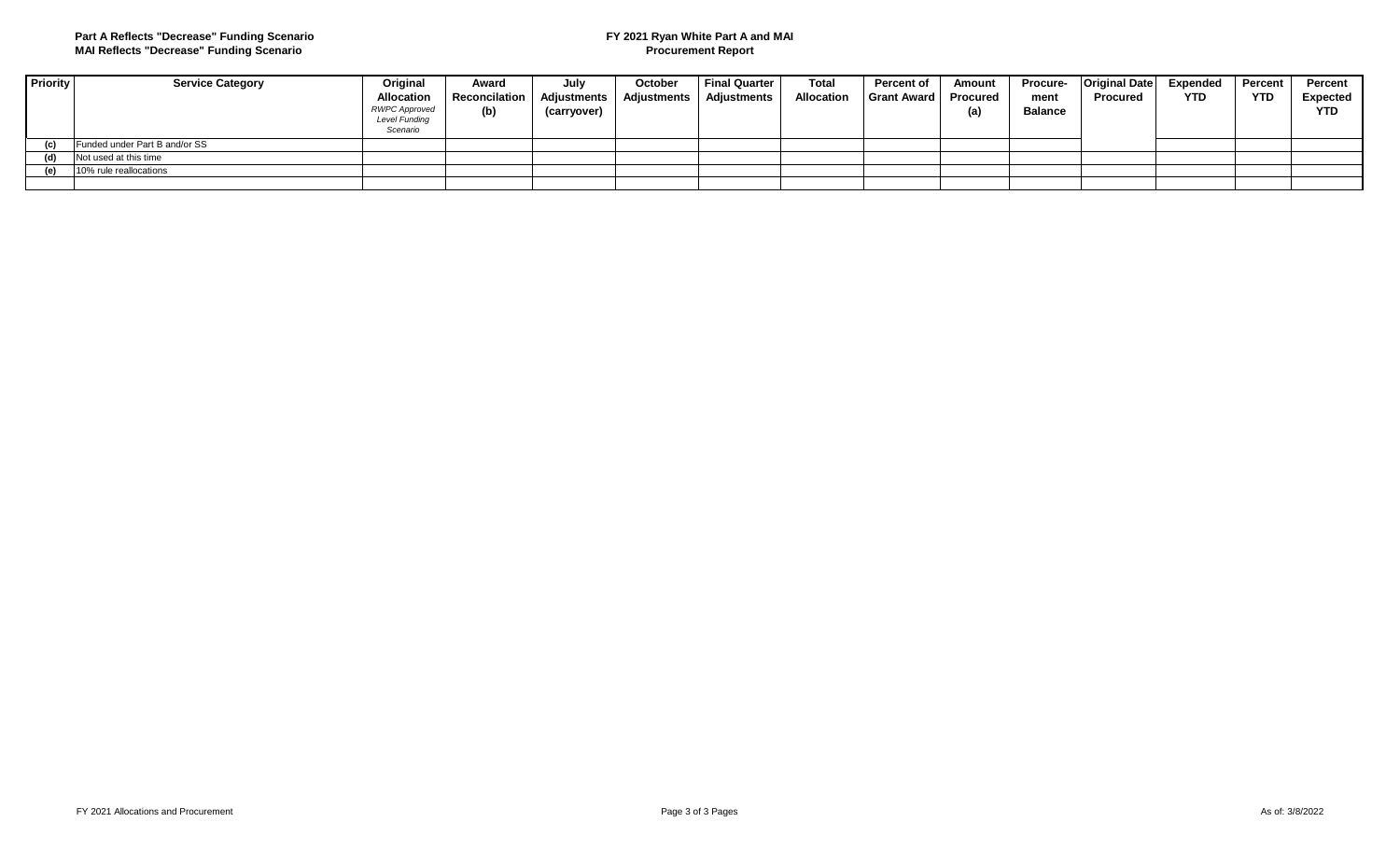#### **The Houston Regional HIV/AIDS Resource Group, Inc. FY 2021 Ryan White Part B Procurement Report April 1, 2021 - March 31, 2022**



**Reflects spending through January 2022**  Revised 3/17/22 4 Oral Health Care (1) \$1,674,036 \$0 \$1,674,036 \$0 \$1,674,036 \$0 \$1,674,036 \$0 \$1,674,036 \$0 \$1,574,036 4/1/2021 4 Oral Health Care -Prosthodontics (1) \$544,842 16% \$0 \$544,842 \$0 \$544,842 4/1/2021 \$389,141 71% 5 Health Insurance Premiums and Cost Sharing (2) \$1,028,433 31% \$0 \$1,028,433 \$0 \$1,028,433 4/1/2021 \$426,148 41% 9 Home and Community Based Health Services (3) \$113,315 3% \$0 \$113,315 \$0 \$113,315 4/1/2021 \$24,560 22% Increased RWB Award added to OHS per Increase Scenario\* \$0 0% \$0 \$0 \$0 4/1/2021 \$0 0% 3,360,626 100% 0 3,360,626 \$0 \$3,360,626 2,053,778 61% **Amendment Contractual Amount Date of Original Procurement Expended YTD Percent YTD Total Houston HSDA Priority Service Category Original Allocation per RWPC % of Grant Award Amendment\* Contractual Amount Spending Target: 83%**

Note: Spending variances of 10% of target will be addressed:

(1) Working with agency on spending and looking into possible reallocation

(2) HIP- Funded by Part A, B and State Services/. Provider spends grant funds by ending dates Part A -2/28; B-3/31;SS-8/31

(3) Demand is still down because of COVID & Category is two months behind in reporting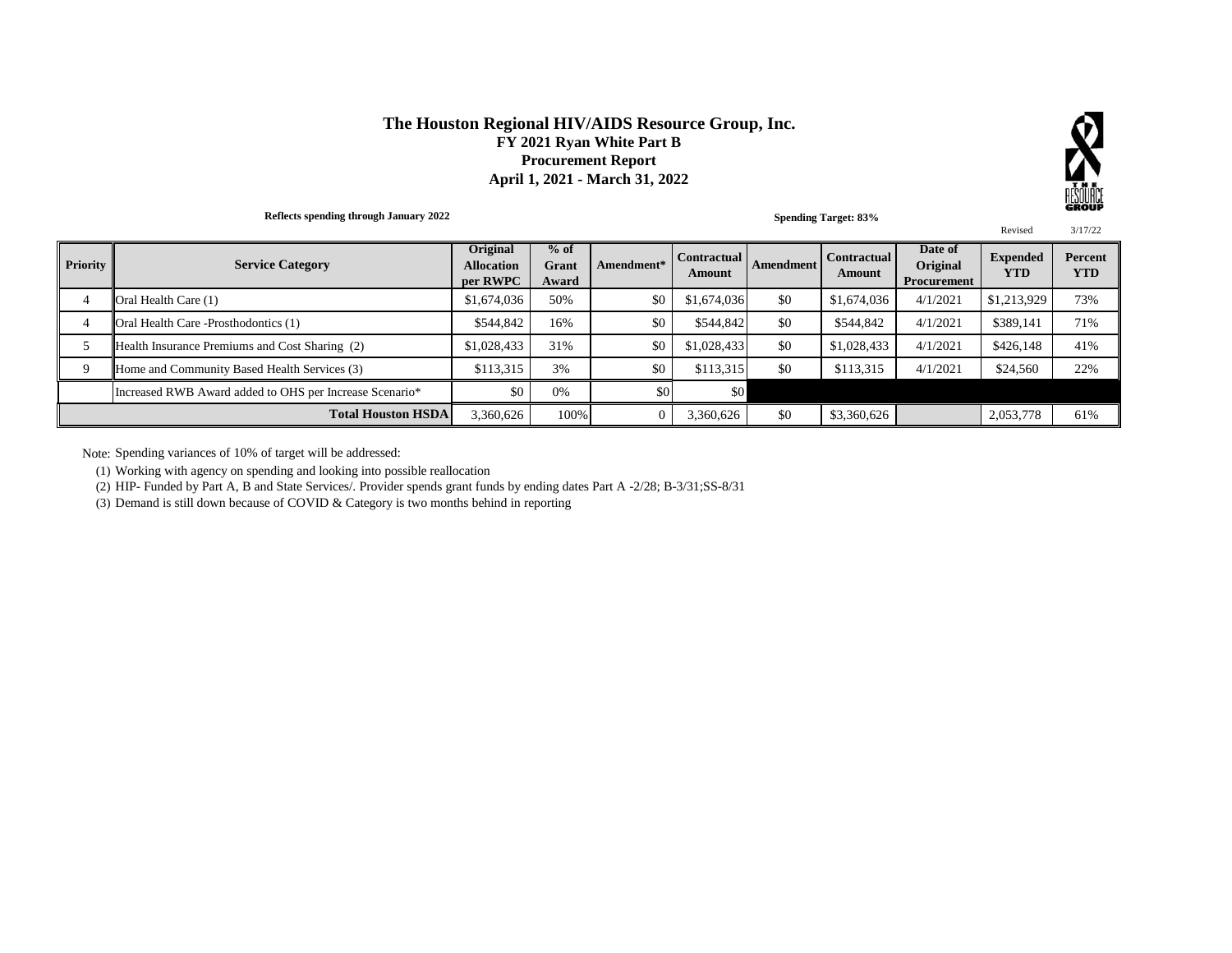#### **The Houston Regional HIV/AIDS Resource Group, Inc. FY 2122 DSHS State Services Procurement Report September 1, 2021 - August 31, 2022**



**Chart reflects spending through January 2022**

**Spending Target: 42%**

|                 |                                                       |                                                  |                          |                        |                              |           |                       |                                    | Revised                       | 3/17/2022             |
|-----------------|-------------------------------------------------------|--------------------------------------------------|--------------------------|------------------------|------------------------------|-----------|-----------------------|------------------------------------|-------------------------------|-----------------------|
| <b>Priority</b> | <b>Service Category</b>                               | Original<br><b>Allocation per</b><br><b>RWPC</b> | $%$ of<br>Grant<br>Award | Amendments<br>per RWPC | <b>Contractual</b><br>Amount | Amendment | Contractual<br>Amount | Date of<br>Original<br>Procurement | <b>Expended</b><br><b>YTD</b> | Percent<br><b>YTD</b> |
|                 | <b>Health Insurance Premiums and Cost Sharing (1)</b> | \$853,137                                        | 43%                      | \$0                    | \$853,137                    | \$0       | \$853.137             | 9/1/2020                           | \$0                           | 0%                    |
| 6               | <b>Mental Health Services (2)</b>                     | \$300,000                                        | 15%                      | \$0                    | \$300,000                    | \$0       | \$300,000             | 9/1/2020                           | \$39,400                      | 13%                   |
|                 | <b>EIS</b> - Incarcerated                             | \$175,000                                        | 9%                       | \$0                    | \$175,000                    | \$0       | \$175,000             | 9/1/2020                           | \$64,159                      | 37%                   |
| 11              | <b>Hospice</b>                                        | \$259,832                                        | 13%                      | \$0                    | \$259.832                    | \$0       | \$259.832             | 9/1/2020                           | \$84,920                      | 33%                   |
| 13              | <b>Non Medical Case Management (2)</b>                | \$350,000                                        | 17%                      | \$0                    | \$350,000                    | \$0       | \$350,000             | 9/1/2020                           | \$79,416                      | 23%                   |
| 16              | <b>Linguistic Services</b>                            | \$68,000                                         | 3%                       | \$0                    | \$68,000                     | \$0       | \$68,000              | 9/1/2020                           | \$30,075                      | 44%                   |
|                 | <b>Total Houston HSDA</b>                             | 2,005,969                                        | 100%                     | \$0                    | \$2,005,969                  | \$0       | \$2,005,969           |                                    | 297,970                       | 15%                   |

Note

(1) HIP- Funded by Part A, B and State Services. Provider spends grant funds by ending dates Part A -2/28; B-3/31;SS-8/31

(2) Subcontractors behind in reporting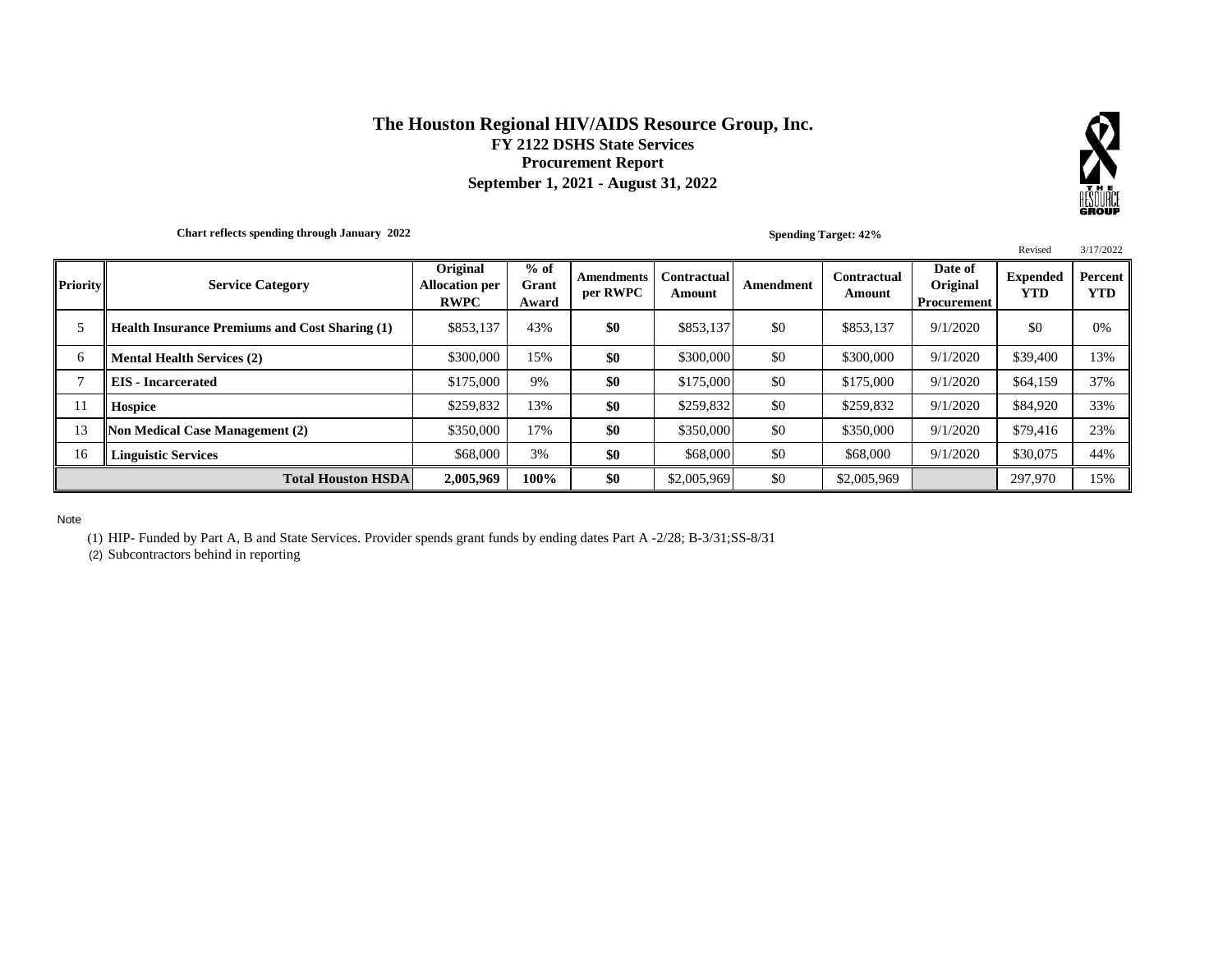## **2021 - 2022 DSHS State Services Service Utilization Report**

## **9/1/2021 thru 03/29/2022 Houston HSDA**

## **2nd Quarter**

|                                                                |       |            |             |               |            |            |                 |                            |               |                        |          |       |                 |           |                                    |          | .             | ---------- |
|----------------------------------------------------------------|-------|------------|-------------|---------------|------------|------------|-----------------|----------------------------|---------------|------------------------|----------|-------|-----------------|-----------|------------------------------------|----------|---------------|------------|
|                                                                |       | <b>UDC</b> |             | Gender        |            |            |                 | Race                       |               |                        |          |       |                 | Age Group |                                    |          |               |            |
| <b>Funded Service</b>                                          | Goal  | <b>YTD</b> | <b>Male</b> | <b>Female</b> | <b>FTM</b> | <b>MTF</b> | AA              | White                      | <b>Hisp</b>   | Other II               | $0 - 12$ |       | $13-19$   20-24 | $25 - 34$ | $35 - 44$                          | 45-49    | 50-64         | $65+$      |
| <b>Early Intervention Services</b>                             | 700   | 337        | 85.79%      | 1.88%         | $0.00\%$   |            | 2.33% 62.62%    |                            | 16.02% 19.58% | $1.78\%$               | 0.00%    |       |                 |           | $0.60\%$ 5.35% 33.82% 24.33%       | 19.88%   | 14.54%        | 1.48%      |
| <b>Health Insurance Premiums</b>                               | 2.300 | 883        | 79.22%      | 19.44%        | $0.00\%$   |            |                 | 1.34% 39.00% 29.60% 28.80% |               | $2.60\%$ 0.00%         |          |       | $0.00\%$ 0.70%  |           | 9.51% 14.38%                       | 23.78%   | 32.61% 19.02% |            |
| Hospice                                                        | 35    | 16         | 81.25%      | 18.75%        | $0.00\%$   |            | $0.00\%$ 68.75% |                            | 12.50% 18.75% | $0.00\%$               | 0.00%    |       |                 |           | $0.00\%$   0.00%   25.00%   18.75% | 12.50%   | 31.25%        | 12.50%     |
| Linguistic Services                                            | 50    | 47         | 51.02%      | 44.90%        | $0.00\%$   | $4.08\%$   | 46.80%          | 6.38%                      |               | $10.65\%$ 36.17% 0.00% |          |       |                 |           | $0.00\%$   0.00%   12.76%   23.40% | 36.17%   | 21.27%        | 6.40%      |
| <b>Mental Health Services</b>                                  | 250   | 63         | 95.40%      | 1.55%         | $0.00\%$   |            | 3.05% 28.58%    |                            | 44.44% 26.98% | $0.00\%$ 0.00%         |          | 0.00% |                 |           | 3.16% 14.30% 12.70%                | 28.56% I | 31.75%        | 9.53%      |
| Unduplicated Clients Served By<br><b>State Services Funds:</b> | NA    | 346,       | 78.54%      | 19.30%        | $0.00\%$   | $2.16\%$   |                 | 49.15% 21.79% 20.95%       |               | $8.11\%$               | 0.00%    | 0.12% |                 |           | 1.84%   19.08%   18.71%            | 24.18%   | 26.28%        | 9.79%      |

Revised 3/29/2022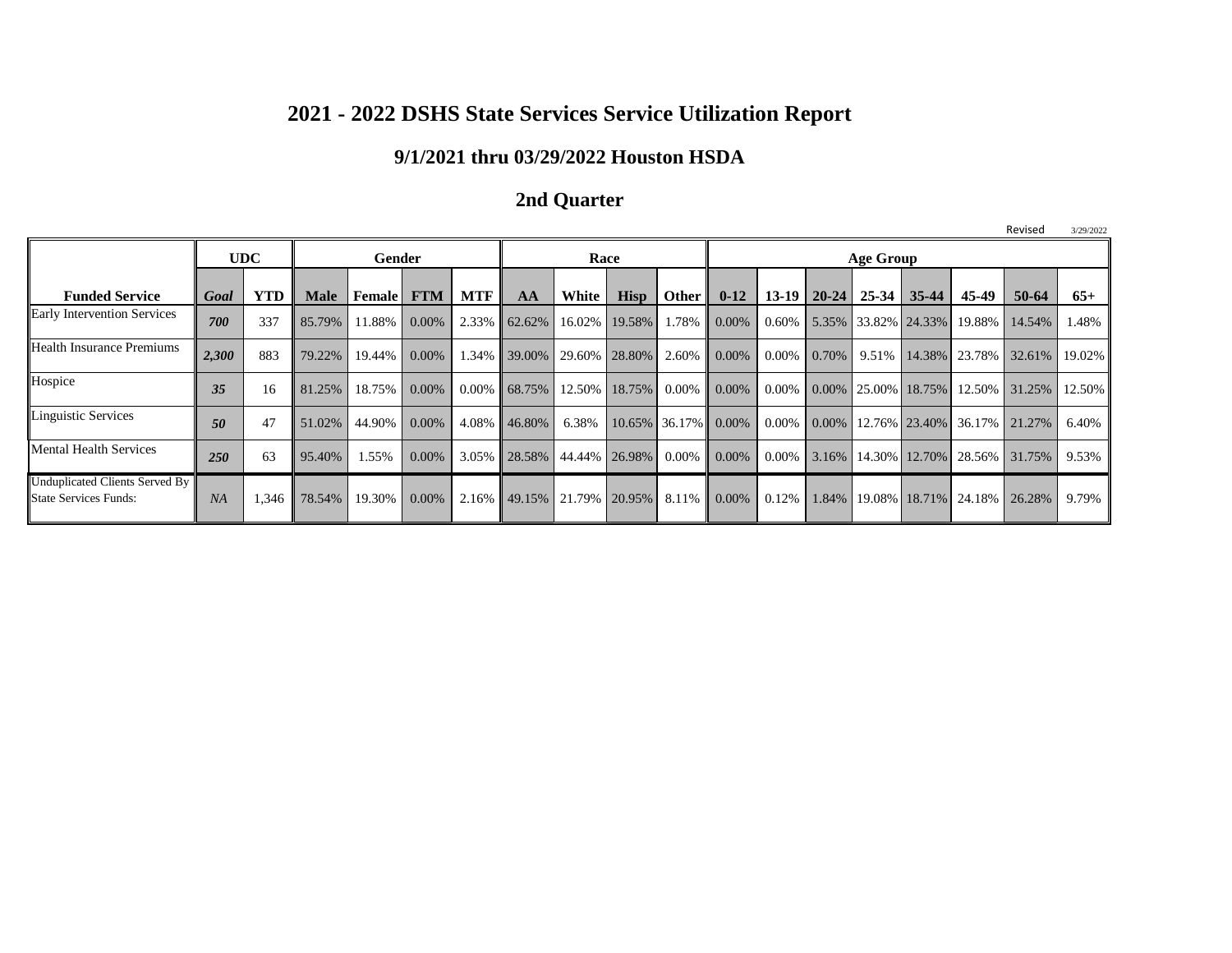## **Houston Ryan White Health Insurance Assistance Service Utilization Report**



**Period Reported:**

09/01/2021-02/28/2022

**Revised:** 3/21/2022

|                                         |                             | Assisted                            |                            |                                | <b>NOT Assisted</b>          |                            |
|-----------------------------------------|-----------------------------|-------------------------------------|----------------------------|--------------------------------|------------------------------|----------------------------|
| Request by Type                         | Number of<br>Requests (UOS) | <b>Dollar Amount of</b><br>Requests | Number of<br>Clients (UDC) | Number of<br>Requests<br>(UOS) | Dollar Amount of<br>Requests | Number of<br>Clients (UDC) |
| <b>Medical Co-Payment</b>               | 669                         | \$71,835.00                         | 320                        |                                |                              | 0                          |
| <b>Medical Deductible</b>               | 27                          | \$14,101.44                         | 20                         |                                |                              | 0                          |
| <b>Medical Premium</b>                  | 3835                        | \$1,006,289.91                      | 856                        |                                |                              | $\overline{0}$             |
| Pharmacy Co-Payment                     | 13526                       | \$762,663.13                        | 1336                       |                                |                              | 0                          |
| <b>APTC Tax Liability</b>               | $\Omega$                    | \$0.00                              | $\mathbf 0$                |                                |                              | 0                          |
| Out of Network Out of Pocket            | $\overline{0}$              | \$0.00                              | $\mathbf 0$                |                                |                              | $\overline{0}$             |
| <b>ACA Premium Subsidy</b><br>Repayment | 13                          | \$4,424.01                          | 8                          | <b>NA</b>                      | <b>NA</b>                    | <b>NA</b>                  |
| Totals:                                 | 18070                       | \$1,850,465.47                      | 2540                       | $\mathbf 0$                    | \$0.00                       |                            |

**Comments: This report represents services provided under all grants.**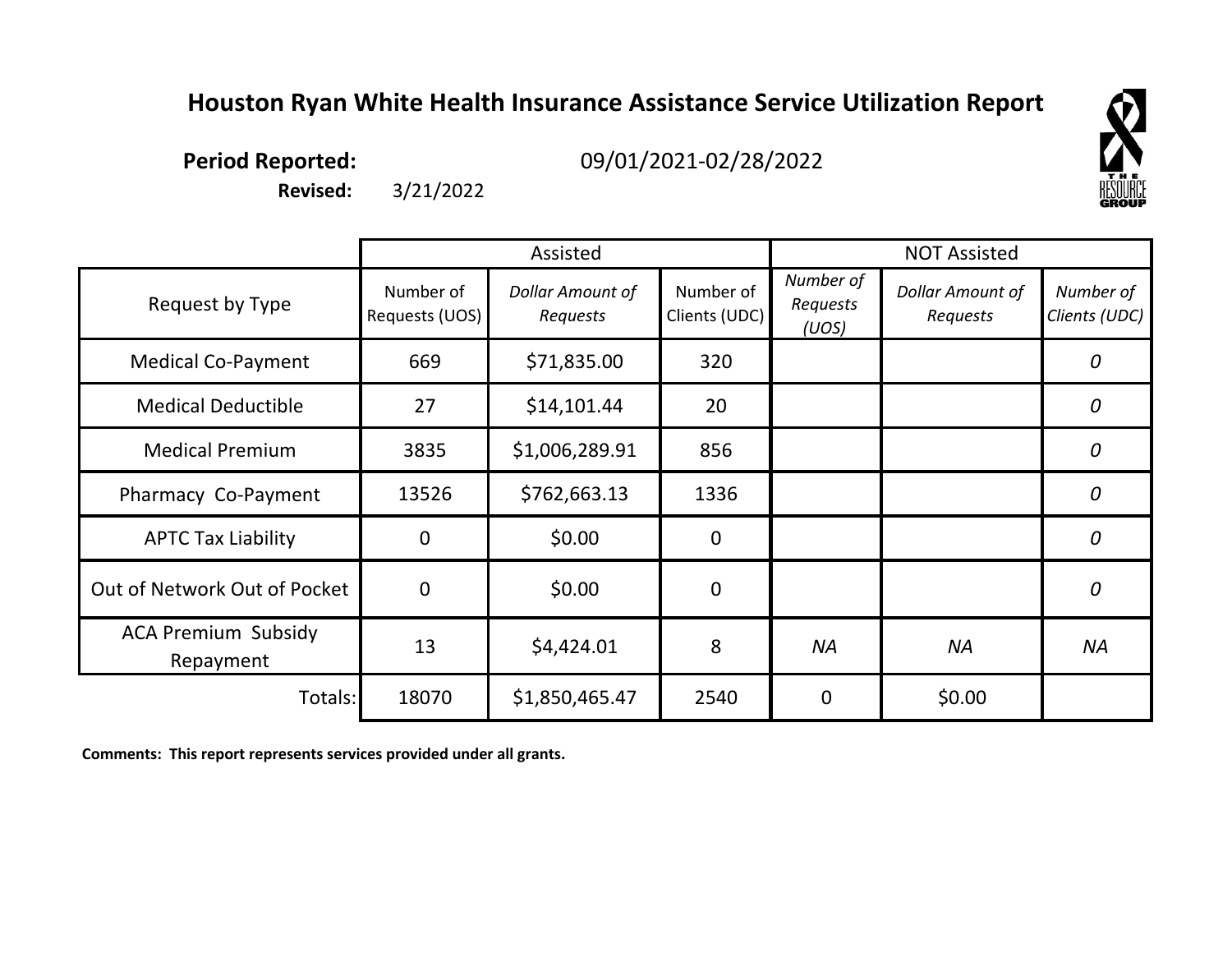

#### **Houston Ryan White Planning Council Priority Setting Process May 28, 2020**

# **Principles and Criteria Principles Sound priority setting must be based on clearly stated and consistently applied principles for decision-making. • These principles are the basic ideals for action Criteria Criteria are the standards on which judgment will be based.**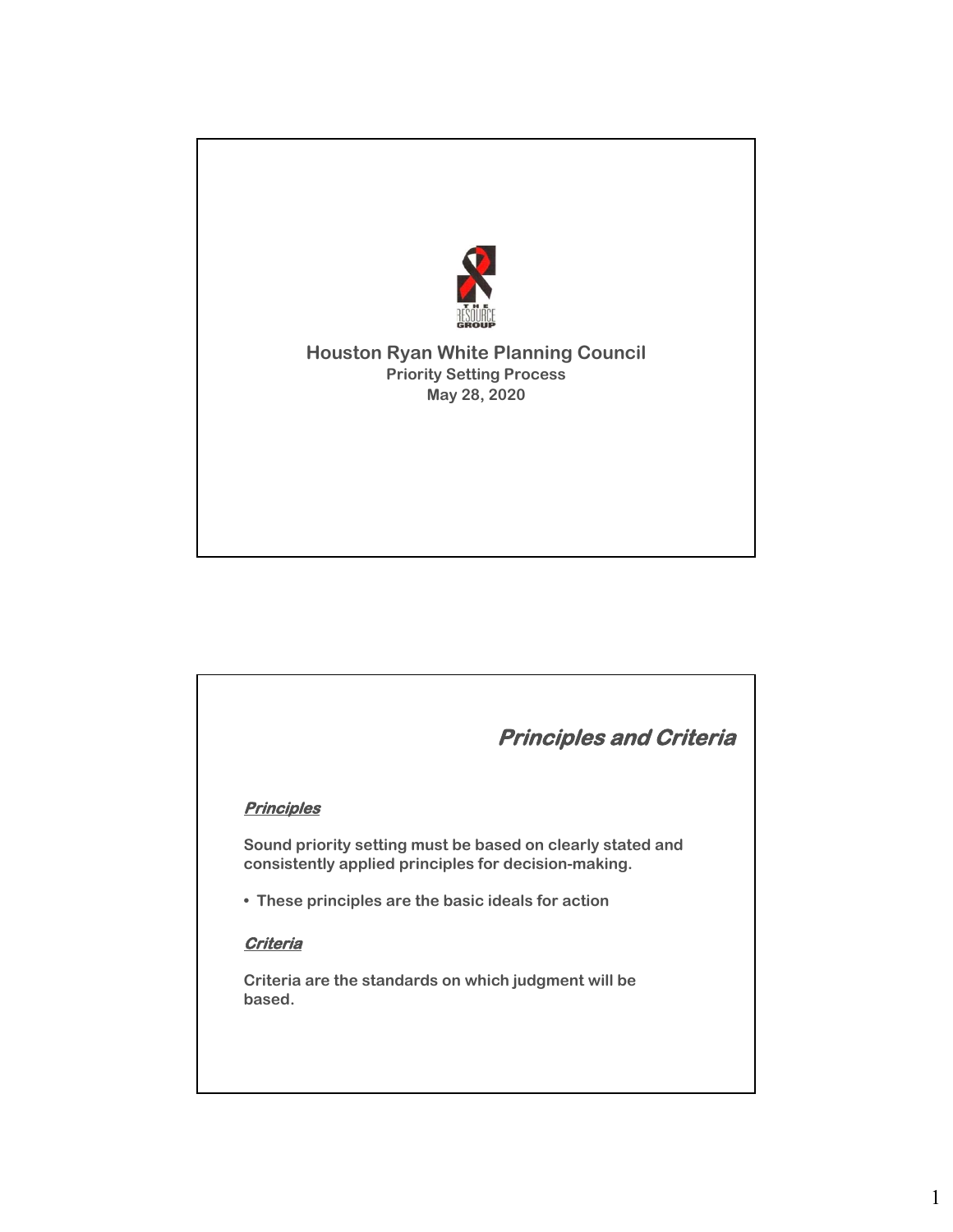| The percentages are taken from the needs assessment<br>and then broken down and used to determine the<br>priorities.                                                                          |                         |
|-----------------------------------------------------------------------------------------------------------------------------------------------------------------------------------------------|-------------------------|
| When a service percentage is above the set<br>median point it will rank as a high for that<br>column, if below the midpoint then it will be a<br>low rank. This will be done for each column. |                         |
| E.g. Score:<br><b>LLHL</b>                                                                                                                                                                    |                         |
| Attached is a listing of each possible high low<br>scenario.                                                                                                                                  |                         |
|                                                                                                                                                                                               | <b>Priority Setting</b> |

٦

| The group will then place each service into one of two<br>groups: Core or Non Core                                                                                                                                                                                                                                                                                                                                                                                           | <b>Priority Setting</b>                                                                                                                                                                                                                                          |
|------------------------------------------------------------------------------------------------------------------------------------------------------------------------------------------------------------------------------------------------------------------------------------------------------------------------------------------------------------------------------------------------------------------------------------------------------------------------------|------------------------------------------------------------------------------------------------------------------------------------------------------------------------------------------------------------------------------------------------------------------|
| CORE                                                                                                                                                                                                                                                                                                                                                                                                                                                                         | <b>NON-CORE</b>                                                                                                                                                                                                                                                  |
| Outpatient/Ambulatory Medical Care (Primary Care)<br>Local Pharmaceutical Assistance Program (LPAP)<br>Oral Health Care<br><b>Early Intervention Services</b><br>Health Insurance Premium and Cost-Sharing<br>Assistance<br>Home Health Care<br>Home<br>Hospice<br>Home and community based health services<br><b>Medical Nutrition Therapy</b><br>Mental Health<br><b>Outpatient Substance Abuse</b><br>Medical Case Management (including treatment<br>adherence services) | Case Management (Non-Medical)<br><b>Health Education Risk Reduction</b><br><b>Medical Transportation</b><br>Outreach Services<br><b>Psychosocial Support Services</b><br>Referral for healthcare/supportive<br>services<br><b>Treatment Adherence Counseling</b> |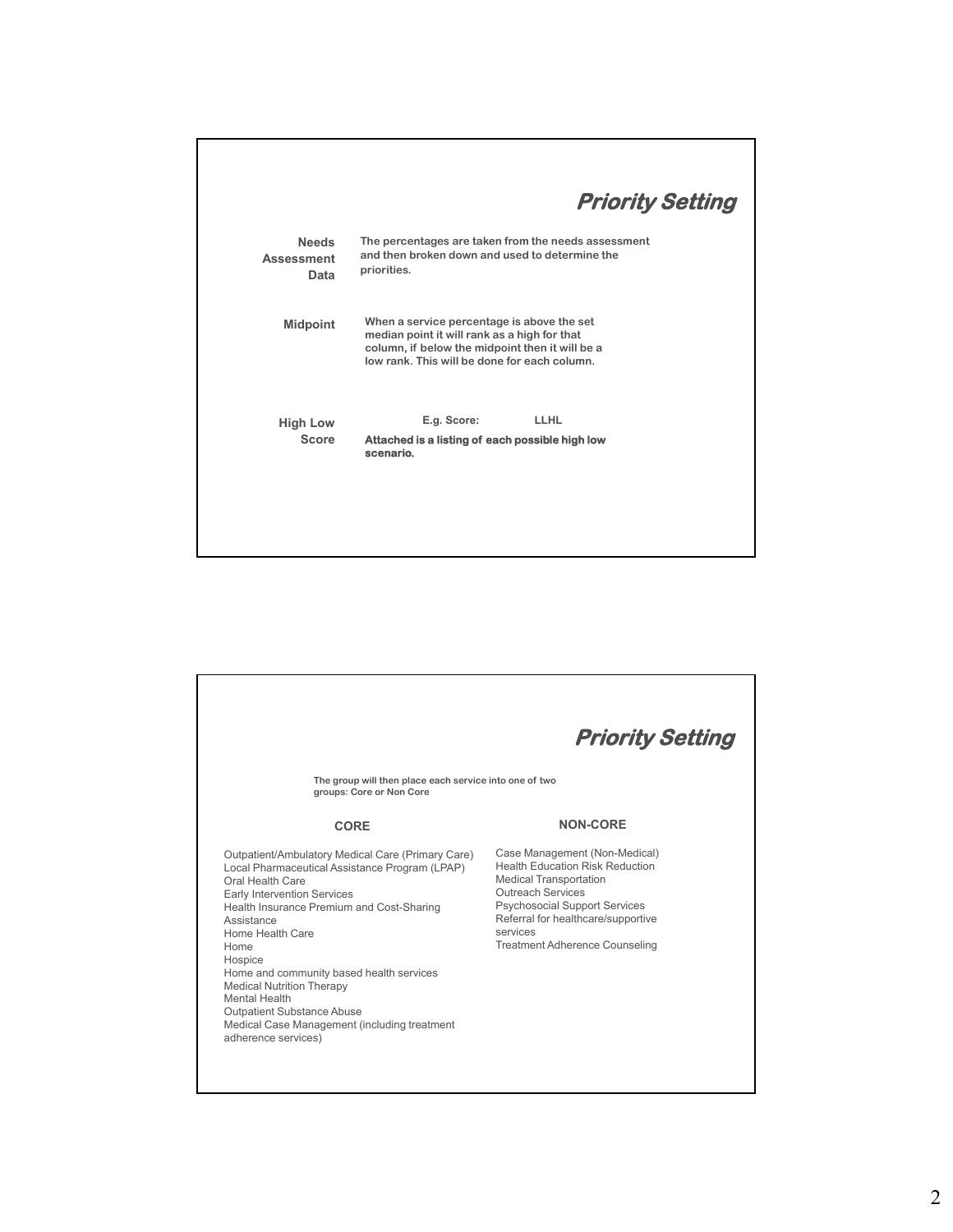|                                                                                                                     | Lets Try It!                         |             |      |                     |  |
|---------------------------------------------------------------------------------------------------------------------|--------------------------------------|-------------|------|---------------------|--|
|                                                                                                                     |                                      |             |      |                     |  |
| <b>Happy HSDA</b><br>Service                                                                                        |                                      | <b>Need</b> | Use  | <b>Availability</b> |  |
|                                                                                                                     | Oral Health Care                     | 68          | 45   | 15                  |  |
| <b>Primary Care</b>                                                                                                 |                                      | 82          | 82   | $\overline{3}$      |  |
|                                                                                                                     | <b>Case Management</b>               | 81          | 76   | ᠊ᢅᢅ                 |  |
|                                                                                                                     | <b>Medical Case Management</b>       | 68          | 68   | 7                   |  |
|                                                                                                                     | Van Transportation                   | (51)        | 49   | 15                  |  |
|                                                                                                                     | <b>Health Insurance</b>              | 77          | 42   | 30                  |  |
| <b>Vision Care</b>                                                                                                  |                                      | 74          | (31) | 38                  |  |
| Let's set our midpoints!<br>*Hint, Remember the midpoint is the average of the highest and<br>lowest NA percentage. |                                      |             |      |                     |  |
|                                                                                                                     | Need: 67% Use: 57% Availability: 21% |             |      |                     |  |

|                                                                  |             |            |                             |        |        |        | Prioritization |
|------------------------------------------------------------------|-------------|------------|-----------------------------|--------|--------|--------|----------------|
|                                                                  |             |            |                             |        |        |        |                |
|                                                                  |             |            |                             |        |        |        |                |
| <b>Happy HSDA</b>                                                |             |            |                             |        |        |        |                |
| Service                                                          | <b>Need</b> | Use        | Availability Need Use Avail |        |        |        |                |
| <b>Oral Health Care</b>                                          | 68          | 45         | 15                          | н      | L      | L      |                |
| <b>Primary Care</b>                                              | 82          | 82         | 3                           | Ή      | Ή      | L      |                |
| <b>Case Management</b><br><b>Medical Case Management</b>         | 81<br>68    | 76<br>68   | 10<br>$\overline{7}$        | н      | н      | L      |                |
|                                                                  |             |            |                             |        |        |        |                |
|                                                                  |             |            |                             | н      | н      | L      |                |
| <b>Van Transportation</b><br><b>Health Insurance</b>             | 51<br>77    | 49<br>42   | 15<br>30                    | г<br>н | L<br>L | г<br>н |                |
| Midpoints: Need: 67% Use 57% Availability: 21%<br><b>Service</b> |             |            | <b>High-Low Scores:</b>     | C/N    |        |        | Rank           |
| <b>Primary Care:</b>                                             |             | <b>HHL</b> |                             | C      |        |        | 1              |
| <b>Medical Case Management:</b>                                  |             | <b>HHL</b> |                             | C      |        |        | $\overline{2}$ |
| Health Insurance:                                                |             | <b>HLH</b> |                             | C      |        |        | 3              |
| Oral Health:                                                     |             | <b>HLL</b> |                             | C      |        |        | 4              |
| <b>Case Management:</b>                                          |             | <b>HHL</b> |                             | N      |        |        | 5              |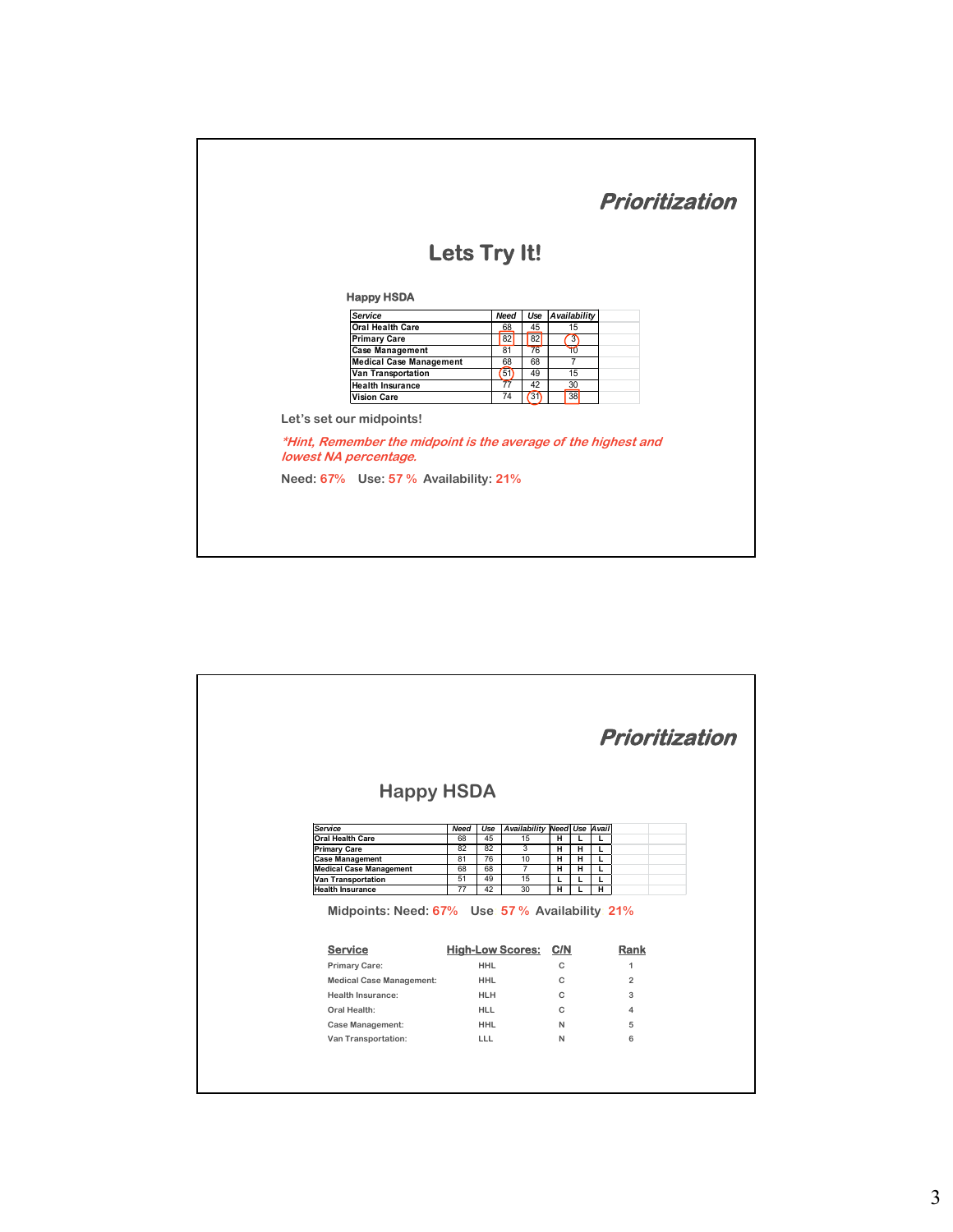

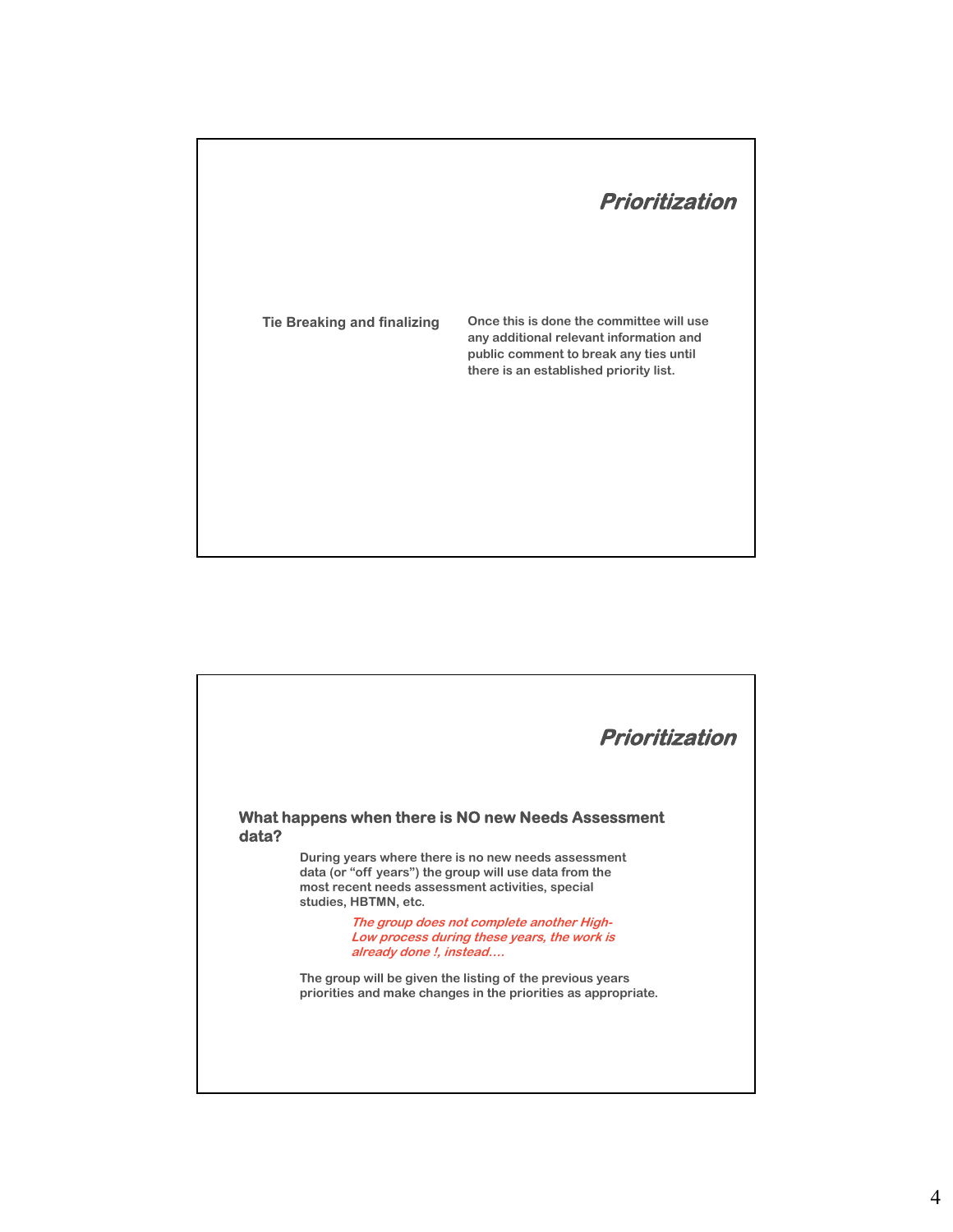## **FY 2023 Priority Setting Process**

(Priority and Allocations Committee approved 02-24-22)

- 1. Agree on the priority-setting process.
- 2. Agree on the principles to be used in the decision making process.
- 3. Agree on the criteria to be used in the decision making process.
- 4. Agree on the process to be used to determine service categories that will be considered for allocations. (This is done at a joint meeting of members of the Quality Improvement, Priority and Allocations and Affected Community Committees and others, or in other manner agreed upon by the Planning Council).
- 5. Staff creates an information binder containing documents to be used in the Priority and Allocations Committee decision-making processes. The binder will be available at all committee meetings and copies will be made available upon request.
- 6. Committee members attend a training session to review the documents contained in the information binder and hear presentations from representatives of other funding sources such as HOPWA, Prevention, Medicaid and others.
- 7. Staff prepares a table that lists services that received an allocation from Part A or B or State Service funding in the current fiscal year. The table lists each service category by HRSA-defined core/noncore category, need, use and accessibility and includes a score for each of these five items. The utilization data is obtained from calendar year CPCDMS data. The medians of the scores are used as guides to create midpoints for the need of HRSA-defined core and non-core services. Then, each service is compared against the midpoint and ranked as equal or higher (H) or lower (L) than the midpoint.
- 8. The committee meets to do the following. This step occurs at a single meeting:
	- Review documentation not included in the binder described above.
	- Review and adjust the midpoint scores.
	- After the midpoint scores have been agreed upon by the committee, **public comment** is received.
	- During this same meeting, the midpoint scores are again reviewed and agreed upon, taking public comment into consideration.
	- Ties are broken by using the first non-tied ranking. If all rankings are tied, use independent data that confirms usage from CPCDMS or ARIES.
	- By matching the rankings to the template, a numerical listing of services is established.
	- Justification for ranking categories is denoted by listing principles and criteria.
	- Categories that are not justified are removed from ranking.
	- If a committee member suggests moving a priority more than five places from the previous year's ranking, this automatically prompts discussion and is challenged; any other category that has changed by three places may be challenged; any category that moves less than three places cannot be challenged unless documentation can be shown (not cited) why it should change.
	- The Committee votes upon all challenged categorical rankings.
	- At the end of challenges, the entire ranking is approved or rejected by the committee.

(Continued on next page)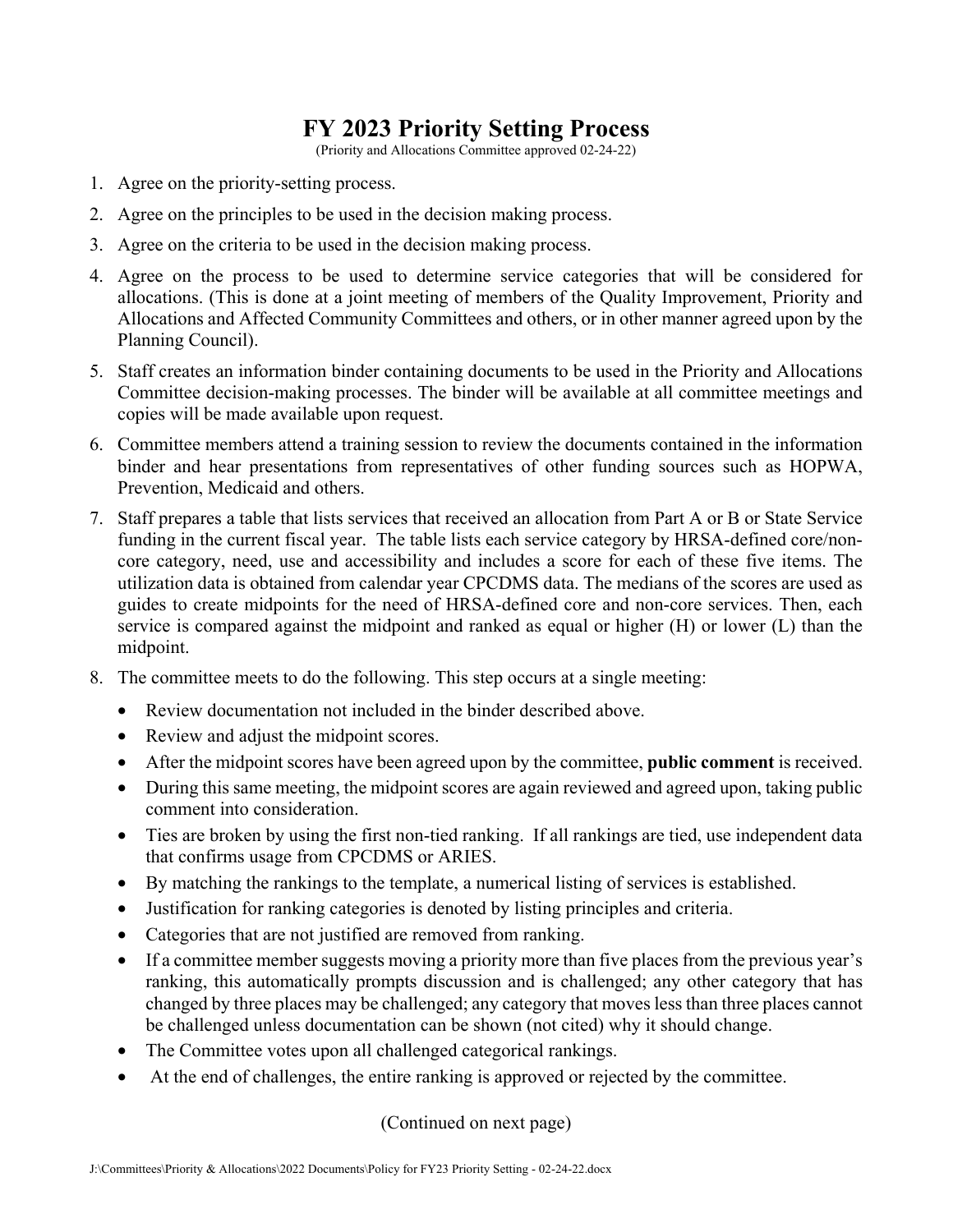- 9. At a subsequent meeting, the Priority and Allocations Committee goes through the allocations process.
- 10. Staff removes services from the priority list that are not included on the list of services recommended to receive an allocation from Part A or B or State Service funding. The priority numbers are adjusted upward to fill in the gaps left by services removed from the list.
- 11. The single list of recommended priorities is presented at a Public Hearing.
- 12. The committee meets to review public comment and possibly revise the recommended priorities.
- 13. Once the committee has made its final decision, the recommended single list of priorities is forwarded as the priority list of services for the following year.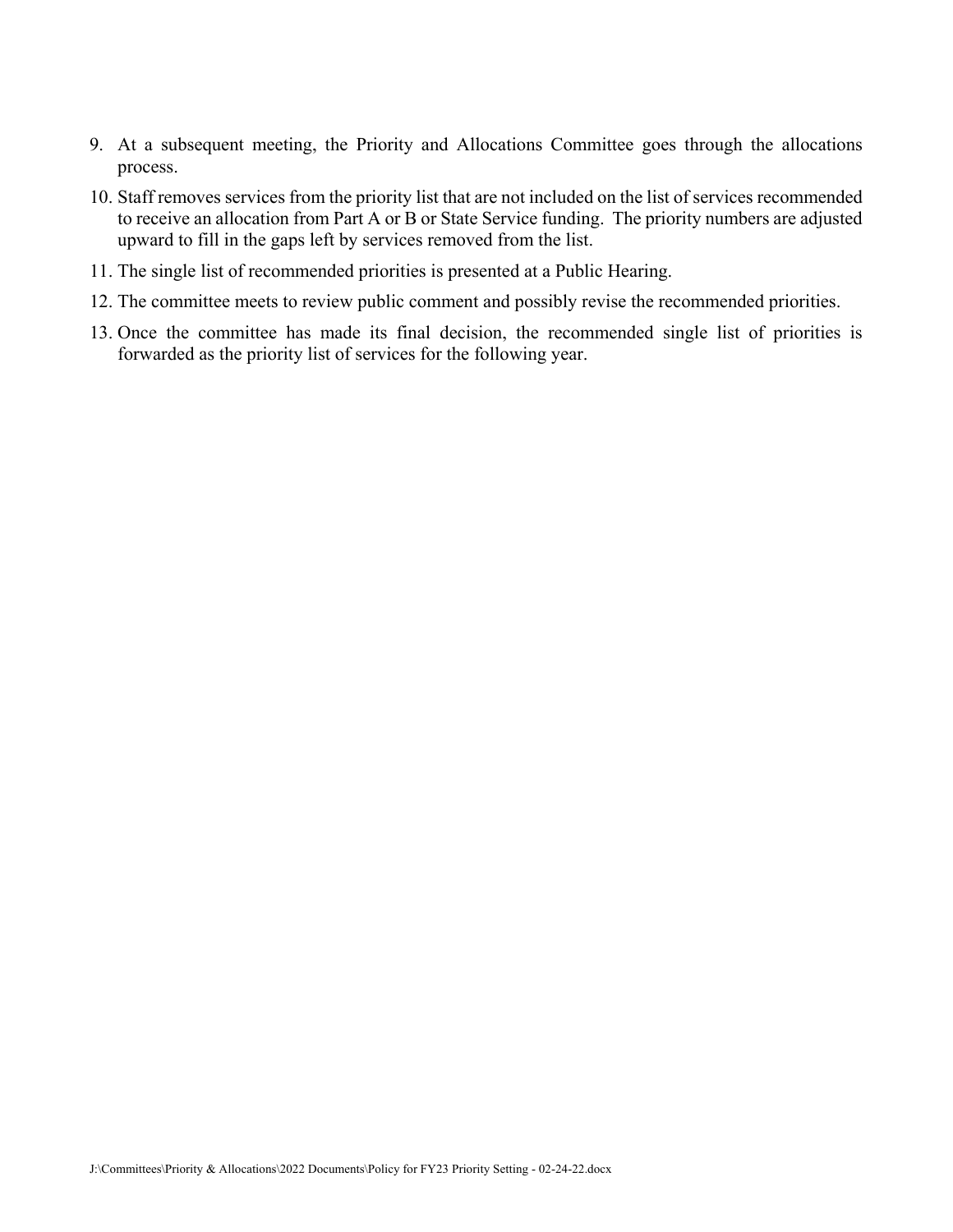## **Williams, Victoria (County Judge's Office)**

| From:               | Harbolt, Amber (County Judge's Office)                      |
|---------------------|-------------------------------------------------------------|
| Sent:               | Monday, April 27, 2020 5:21 PM                              |
| To:                 | Williams, Victoria (County Judge's Office)                  |
| Subject:            | Changes in Service Priority Worksheet Between 2016 and 2020 |
| <b>Attachments:</b> | Rankings - DRAFT 1 - 04-27-20.xls                           |

Hi Tori,

Here are the changes in the service priority rankings between the 2016 and 2020 Needs Assessments. The rankings and data used are also saved in the J drive.

**Core Medical Services:** 

- Health Insurance Assistance increased from Rank #4 (HLH) to Rank #3 (HLL). This is because service accessibility fell below the midpoint.
- Early Intervention Services decreased from Rank #7 (LLH) to Rank #8 (LLL). This is because service accessibility fell below the midpoint. As you may recall from the priority setting guide, there is less priority for addressing low service accessibility when there is low need and low utilization for the service, as opposed to higher priority for keeping high accessibility for services with low need and low utilization.
- Similarly, Medical Nutritional Therapy increased from Rank #8 (LLL) to Rank #7 (LLH). This is because service accessibility was at or above the midpoint.

**Support Services:** 

- Rank #8 (LLL) was established for Outreach Services. This service was previously unranked as it was not assessed  $\bullet$ in the 2016 Needs Assessment.
- Medical Transportation increased from Rank #7 (LLH) to Rank #3 (HLL). This is because service need was at or above the midpoint, while service accessibility fell below the midpoint.
- Linguistics decreased from Rank #7 (LLH) to Rank #8 (LLL). This is because service accessibility fell below the midpoint.
- Rank #4 (HLH) was established for Emergency Financial Assistance. This service was previously unranked as it was not assessed in the 2016 Needs Assessment. Please note that this is Emergency Financial Assistance as currently designed in the Houston EMA for medication assistance only.
- Rank #2 (HHH) was established for Referral for Health Care and Support Services (ADAP Enrollment Workers). This service was previously unranked as it was not assessed in the 2016 Needs Assessment.

Thank you,

Amber L. Harbolt, MA **Health Planner** Ryan White Planning Council Office of Support 2223 West Loop South, Ste 240 Houston, TX 77027 832 927-7929 ofc 713 572-3740 fax www.rwpchouston.org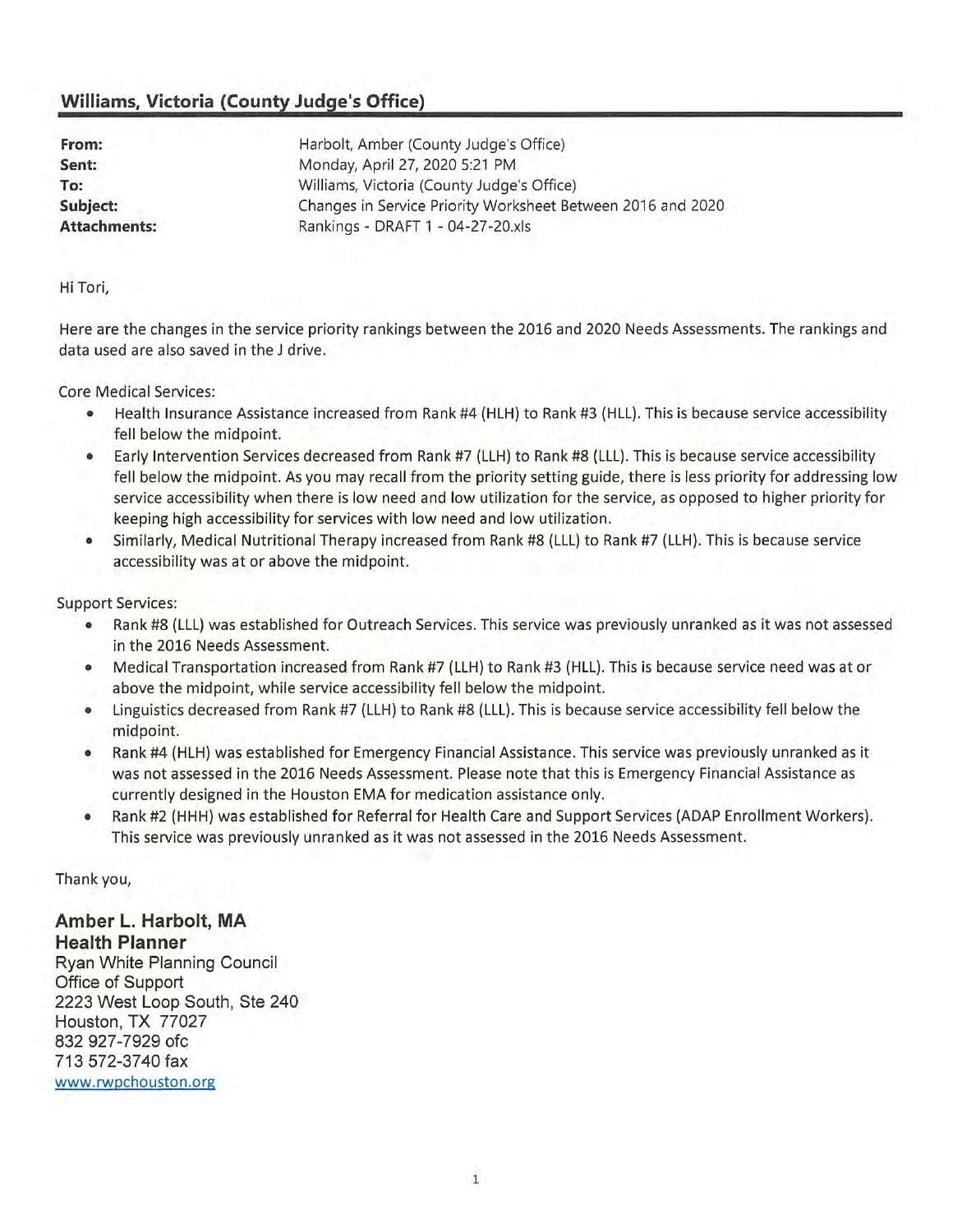**Worksheet for Determining FY 2022 Service Priorities** 

| <b>Core Services</b>                      | HL<br><b>Scores</b>      | HL<br>Rank     | Approved<br>FY 2020<br><b>Priorities</b> | Approved<br>FY 2021<br><b>Priorities</b> | Proposed<br>FY 2022<br><b>Priorities</b> | <b>Justification</b>                                                                                                                            |
|-------------------------------------------|--------------------------|----------------|------------------------------------------|------------------------------------------|------------------------------------------|-------------------------------------------------------------------------------------------------------------------------------------------------|
| <b>Ambulatory/Outpatient Medical Care</b> | HHH.                     |                |                                          |                                          |                                          |                                                                                                                                                 |
| <b>Medical Case Management</b>            | <b>HHH</b>               | $\overline{2}$ |                                          | 2                                        |                                          |                                                                                                                                                 |
| <b>Local Pharmacy Assistance Program</b>  | <b>HHH</b>               | $\overline{2}$ | 3                                        | 3                                        |                                          |                                                                                                                                                 |
| <b>Oral Health Services</b>               | HLL                      | 3              | 4                                        | 4                                        |                                          |                                                                                                                                                 |
| <b>Health Insurance</b>                   | <b>HLL</b>               | 3              | 5                                        | 5                                        |                                          |                                                                                                                                                 |
| <b>Mental Health Services</b>             | HLH                      | 4              | 6                                        | 6                                        |                                          |                                                                                                                                                 |
| <b>Early Intervention Services (jail)</b> | LLL                      | 8              | ヮ                                        | 7                                        |                                          | FY21 Justification: TRG and SIRR have prioritized<br>improving coordination system in Early<br>Intervention Services.                           |
| <b>Medical Nutritional Therapy</b>        | LLH                      | 7              | 10                                       | 8                                        |                                          | FY21 Justification: Higher utilization for Medical<br>Nutrition Therapy compared to Adult Day<br><b>Treatment and Substance Abuse Treatment</b> |
| Day Treatment                             | LLH                      | 7              | 8                                        | 9                                        |                                          |                                                                                                                                                 |
| <b>Substance Abuse Treatment</b>          | LLH                      | 7              | و                                        | 10                                       |                                          |                                                                                                                                                 |
| Hospice*                                  | $\overline{\phantom{0}}$ | -              | 11                                       | 11                                       |                                          |                                                                                                                                                 |

| <b>Support Services</b>                                          | HL<br><b>Scores</b> | <b>HL</b><br>Rank | <b>Approved</b><br>FY 2020<br><b>Priorities</b> | <b>Approved</b><br>FY 2021<br><b>Priorities</b> | Proposed<br>FY 2022<br><b>Priorities</b> | <b>Justification</b>                                                                                                                                                    |
|------------------------------------------------------------------|---------------------|-------------------|-------------------------------------------------|-------------------------------------------------|------------------------------------------|-------------------------------------------------------------------------------------------------------------------------------------------------------------------------|
| <b>Referral for Health Care &amp; Support</b><br><b>Services</b> | HHH                 |                   | 14                                              | 12                                              |                                          | FY21 Justification: The ADAP Eligibility Workers<br>funded through Referral for Health Care &<br>Support Services support access to life-sustaining<br>HIV medications. |
| Non-medical case management                                      | HHH                 |                   | 15                                              | 13                                              |                                          |                                                                                                                                                                         |
| <b>Medical Transportation</b>                                    | HLL                 |                   | 16                                              | 14                                              |                                          |                                                                                                                                                                         |
| <b>Emergency Financial Assistance</b>                            | HLH                 |                   | 13                                              | 15                                              |                                          |                                                                                                                                                                         |
| Linguistics Services                                             | LLL                 | 8                 | 17                                              | 16                                              |                                          |                                                                                                                                                                         |
| Outreach                                                         | LLL                 | 8                 | 12                                              | 17                                              |                                          |                                                                                                                                                                         |

"Hospice does not have HL Score or HL Rank.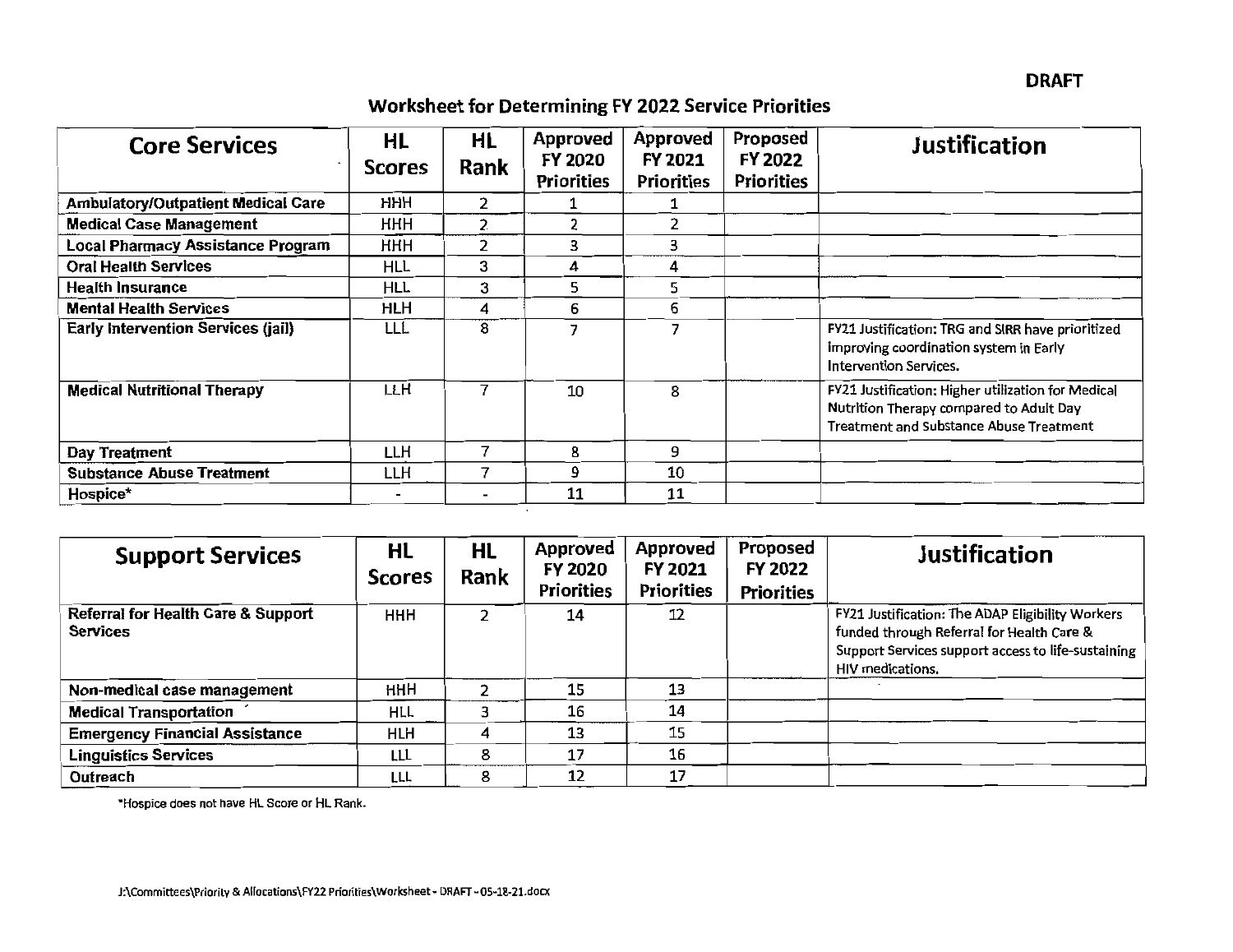| Criteria        | <b>Definition</b>                                                                               | <b>Data Source</b>  | Formula                                                                                                                                                                                                                                                                                                                                                                                            |
|-----------------|-------------------------------------------------------------------------------------------------|---------------------|----------------------------------------------------------------------------------------------------------------------------------------------------------------------------------------------------------------------------------------------------------------------------------------------------------------------------------------------------------------------------------------------------|
| 1. Need         | Proportion of consumers<br>reporting a need for the<br>service in the past 12<br>months         | Needs<br>Assessment | $(a + b)/N = x * 100$ (rounded)<br>$a =$ total # of NA respondents selecting "I<br>needed this service, and it was easy to<br>get" per service category<br>$b =$ total # of NA respondents selecting "I<br>needed this service, and it was difficult to<br>get" per service category<br>$N =$ total # of NA respondents<br>$x =$ percent indicating a need for the<br>service per service category |
| 2. Use          | Number of clients who<br>used the service in the<br>past 12 months                              | <b>CPCDMS</b>       | # of unduplicated clients per service<br>category for a designated calendar year<br>$(1/1 - 12/31)$                                                                                                                                                                                                                                                                                                |
| 3. Availability | Proportion of consumers<br>reporting the service<br>was easy to access in the<br>past 12 months | Needs<br>Assessment | $n/N = x*100$ (rounded)<br>$n =$ total # of NA respondents selecting "I<br>needed this service, and it was easy to<br>get" per service category<br>$N =$ total # of NA respondents indicating<br>need for the service per service category<br>(see $a + b$ above)<br>$x =$ percent indicating service accessibility<br>per service category                                                        |

## **DRAFT Key to Priority Setting Using 2016 Needs Assessment Data**

(May 16, 2019)

*Other Possible Criteria*\*

- **Access (revised):** Number of reported barriers per service compared to mean for all services (quantified as % above/below or as a simple High/Low for Above/Below mean)
- **Quality:** Proportion of clients achieving desired health outcome of the service in the past 12 months (quantified as % or as simple High/Low for Above/Below benchmark)
- **Out-of-Care:** Proportion of out-of-care consumers reporting a need for the service in the past 12 months
- **Newly-Diagnosed/EIIHA:** Proportion of newly-diagnosed consumers reporting a need for the service in the past 12 months

\*Source document: Ryan White HIV/AIDS Program Part A Manual – Revised 2013, pg. 2013-204.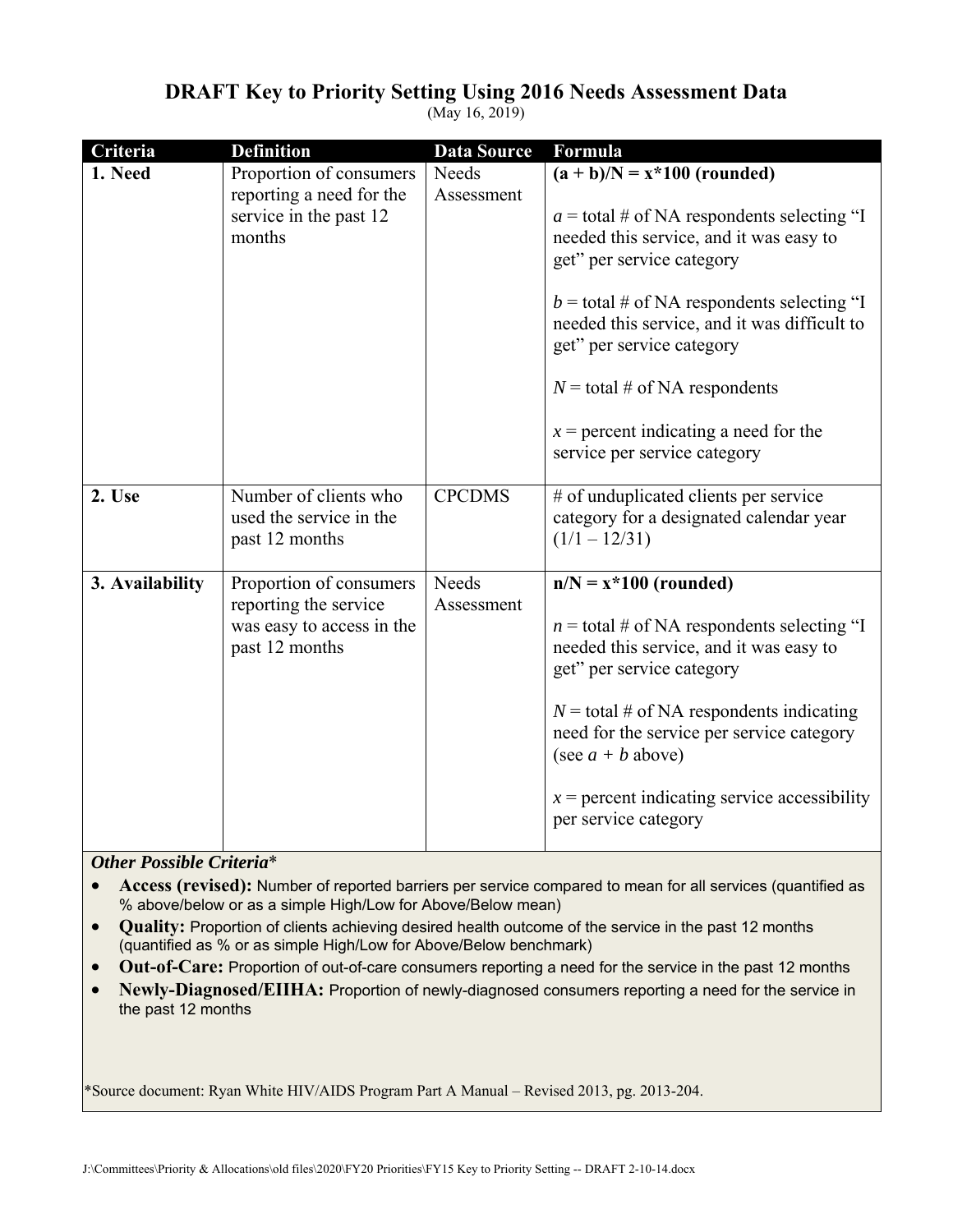#### Needs Assessment Data for FY 2021 Priorities 04-27-20

| <b>Need</b>                    |      |            | <b>Acccessibility</b> |
|--------------------------------|------|------------|-----------------------|
| Service Category               |      | Proportion | Service Catego        |
| Medical                        |      |            | Medical               |
| Case management                |      | 73         | Case managen          |
| Day treatment                  |      | 32         | Day treatment         |
| Early intervention (jail only) |      | 9          | Early interventi      |
| Health insurance assistance    |      | 57         | Health insurano       |
| Local medication assistance    |      | 79         | Local medicatio       |
| Medical nutrition therapy      |      | 36         | Medical nutritio      |
| Mental health services         |      | 51         | Mental health s       |
| Oral health care               |      | 72         | Oral health car       |
| Primary care                   |      | 89         | Primary care          |
| Substance abuse services       |      | 24         | Substance abu         |
|                                | Mean | 52         |                       |
| Non-Medical                    |      |            | Non-Medical           |

| Need                                  |            | <b>Acccessibility</b>                 |            |
|---------------------------------------|------------|---------------------------------------|------------|
| Service Category                      | Proportion | Service Category                      | Proportion |
| Medical                               |            | Medical                               |            |
| Case management                       | 73         | Case management                       | 92         |
| Day treatment                         | 32         | Day treatment                         | 90         |
| Early intervention (jail only)        | 9          | Early intervention (jail only)        | 78         |
| Health insurance assistance           | 57         | Health insurance assistance           | 84         |
| Local medication assistance           | 79         | Local medication assistance           | 94         |
| Medical nutrition therapy             | 36         | Medical nutrition therapy             | 86         |
| Mental health services                | 51         | Mental health services                | 90         |
| Oral health care                      | 72         | Oral health care                      | 80         |
| Primary care                          | 89         | Primary care                          | 90         |
| Substance abuse services              | 24         | Substance abuse services              | 86         |
| Mean                                  | 52         | Mean                                  | 87         |
| Non-Medical                           |            | Non-Medical                           |            |
| <b>Emergency Financial Assistance</b> | 79         | <b>Emergency Finanical Assistance</b> | 94         |
| Linguistic Services                   | 5          | <b>Linguistic Services</b>            | 89         |
| Non-Medical Case Management           | 73         | Non-Medical Case Management           | 92         |
| <b>Outreach Services</b>              | 5          | <b>Outreach Services</b>              | 89         |
| Referral for Health Care & Support    |            | Referral for Health Care & Support    |            |
| Services                              | 68         | Services                              | 97         |
| Transportation                        | 48         | Transportation                        | 86         |
| Mean                                  | 46         | Mean                                  | 91         |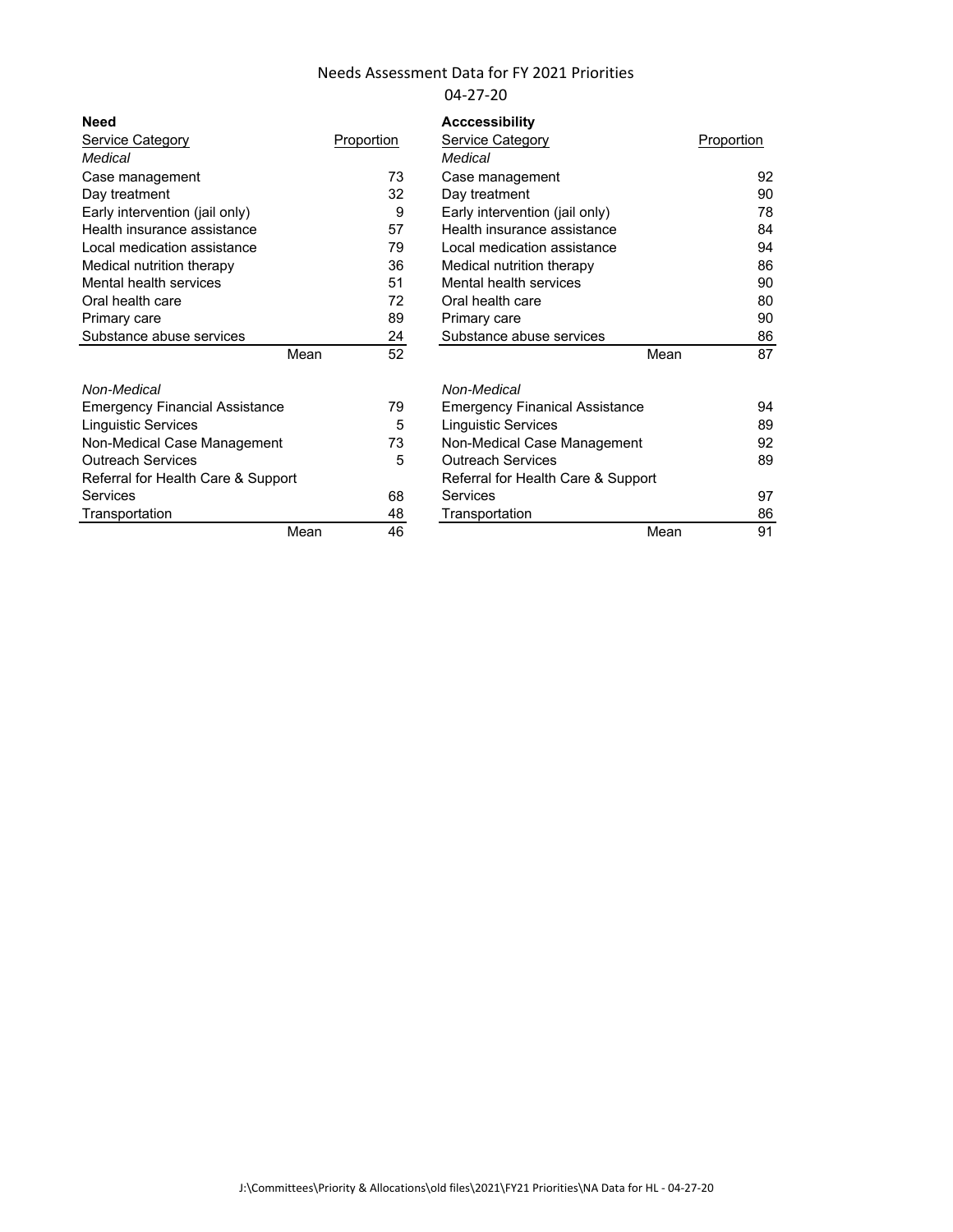## **HOUSTON EMA/HSDANeeds Assessment Rankings**

Chart for Determining FY2021 Service Priorities

|                                           |             |            | <b>Access</b> |             |            | <b>Access</b> | HL            |                           | <b>Tie</b> | <b>Change</b> |              |         |
|-------------------------------------------|-------------|------------|---------------|-------------|------------|---------------|---------------|---------------------------|------------|---------------|--------------|---------|
| <b>Core Service</b>                       | <b>Need</b> | <b>Use</b> | Ease          | <b>Need</b> | <b>Use</b> | Ease          | <b>Scores</b> | <b>HL Rank    Breaker</b> |            |               |              | Ranking |
| <b>Primary Care</b>                       | 89          | 9.384      | 90            | н           | н          |               | ннн           | $\overline{2}$            |            |               | <b>HHL</b>   |         |
| <b>Medical/Clinical Case Management</b>   | 73          | 6.712      | 92            | н           | н          | н             | <b>HHH</b>    | $\overline{2}$            |            |               | <b>I</b> HHH |         |
| <u>Local Medication Assistance</u>        | 79          | 5.119      | 94            | н           | н          | н             | <b>HHH</b>    | $\overline{2}$            |            |               | IIHLL        |         |
| <b>Oral Health Services</b>               | 72          | 3.830      | 80            | н           |            |               | <b>HLL</b>    |                           |            |               | <b>IIHLH</b> |         |
| <b>Health Insurance</b>                   | 57          | 2.374      | 84            | н           |            |               | HLL           |                           |            |               | ILHL         |         |
| <b>IMental Health Services</b>            | 51          | 288        | 90            | н           |            | н             | <b>HLH</b>    | 4                         |            |               | <b>ILHH</b>  |         |
| Day Treatment                             | 32          | 27         | -90           |             |            |               | LLH           |                           |            |               | LLH          |         |
| <b>IlSubstance Abuse Treatment</b>        | 24          | 27         | 86            |             |            | н             | 1 I H         |                           |            |               | ILLL         |         |
| <b>Medical Nutritional Therapy</b>        | 36          | 491        | 86            |             |            | н             | LLH           |                           |            |               |              |         |
| <b>Early Intervention Services (jail)</b> |             | 677        | 78            |             |            |               | LLL           | 8                         |            |               |              |         |
| Hospice                                   |             | 28         |               |             |            |               |               |                           |            |               |              |         |
| <b>Proposed MIDPOINTS</b>                 | 49          | 4,706      | 86            |             |            |               |               |                           |            |               |              |         |

|                                               |             |            | <b>Access</b> |             |            | <b>Access</b> | High-<br>Low  |                           | <b>Tie</b> | Change |
|-----------------------------------------------|-------------|------------|---------------|-------------|------------|---------------|---------------|---------------------------|------------|--------|
| <b>Support Service</b>                        | <b>Need</b> | <b>Use</b> | Ease          | <b>Need</b> | <b>Use</b> | Ease          | <b>Scores</b> | <b>HL Rank    Breaker</b> |            |        |
| Non-medical Case Management*                  | 73          | 9.132      | 92            | н           | н          | н             | <b>HHH</b>    | റ                         |            |        |
| <b>Referral for Health Care &amp; Support</b> |             |            |               |             |            |               |               |                           |            |        |
| <b>Services</b>                               | 68          | 6.286      | 97            | н           | н          | н             | <b>HHH</b>    | o                         |            |        |
| <b>Medical Transportation</b>                 | 48          | 3.126      | 86            | н           |            |               | HI I          |                           |            |        |
| <b>Emergency Financial Assistance</b>         | 79          | 1.527      | 94            | н           |            | н             | HLH           |                           |            |        |
| <b>Linguistics Services</b>                   | 5           | 54         | 89            |             |            |               | LLI           |                           |            |        |
| <b>Outreach Services</b>                      | :5          | 779        | 89            |             |            |               | LLI           |                           |            |        |
| <b>Proposed MIDPOINTS</b>                     | 42          | 4,593      | 92            |             |            |               |               |                           |            |        |

**Midpoint=Highest Use+Lowest Use/2 High (H)=Use above the midpoint Low (L)=Use below the midpoint**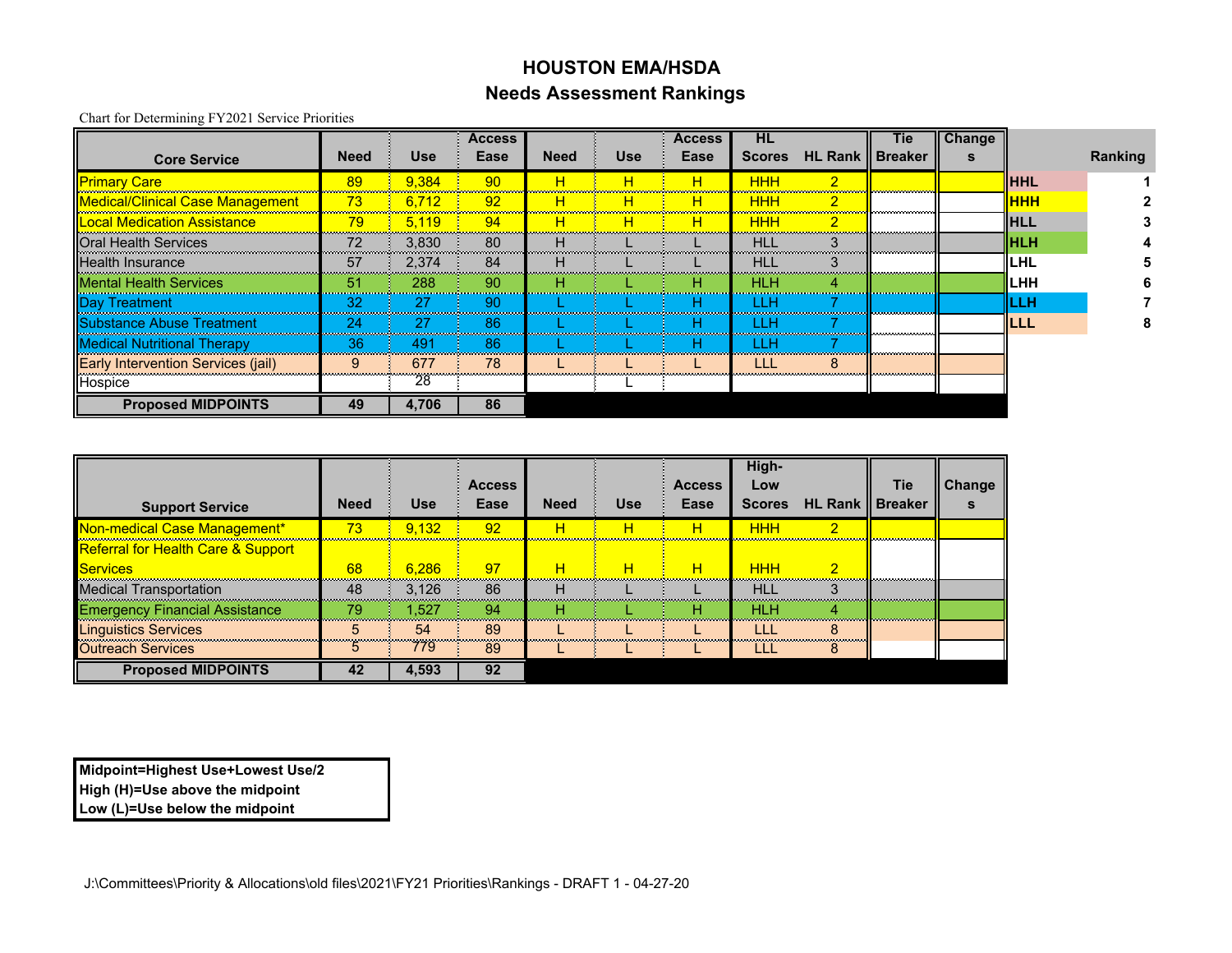## **Setting Priorities**

*Table 1* below serves as an initial guide for the prioritization process. Services have been ranked based upon needs assessment survey information collected in 2020

|                                     | <b>Table 1: Prioritizing Needs</b> |      |      |      |      |      |      |     |  |  |  |  |  |
|-------------------------------------|------------------------------------|------|------|------|------|------|------|-----|--|--|--|--|--|
| <b>Possible</b><br><b>Scenarios</b> |                                    | 2    | 3    | 4    | 5    | 6    |      | 8   |  |  |  |  |  |
| Need                                | High                               | High | High | High | Low  | Low  | Low  | Low |  |  |  |  |  |
| Use                                 | High                               | High | Low  | Low  | High | High | Low  | Low |  |  |  |  |  |
| Ease in<br>Accessing                | Low                                | High | Low  | High | Low  | High | High | Low |  |  |  |  |  |

1. HHL – Clients indicate this as a high need and that it is readily used in the area. However, clients indicate that the service is difficult to access.

- 2. HHH Clients indicate this as a highly needed service in the area. Clients also indicate that the service is readily used in their area and high access to service. Thus, ranking it second highest to ensure that this service continues to be accessible.
- 3. HLL Clients indicate this as a high need, but the service is not readily used in the area. In addition, clients indicate that the service is not very accessible.
- 4. HLH Clients indicate this as a high need and that the service is not readily used. However, clients indicate a high access to this service.
- 5. LHL Clients indicate this as a low service need, but that it is readily used. However, clients indicate the service is difficult to access.
- 6. LHH Clients indicate this as a low need, and that it is readily used in the area. In addition, clients indicate a high access to this service.
- 7. LLH Clients indicate this as a low need and that the service is not readily used. In addition, clients indicate a high access to this service. It is there if needed.
- 8. LLL Clients indicate this as a low need and the service is not readily used in the area. In addition, clients indicate difficulty to accessing this service. Not readily needed nor used thus low priority of having it accessible.